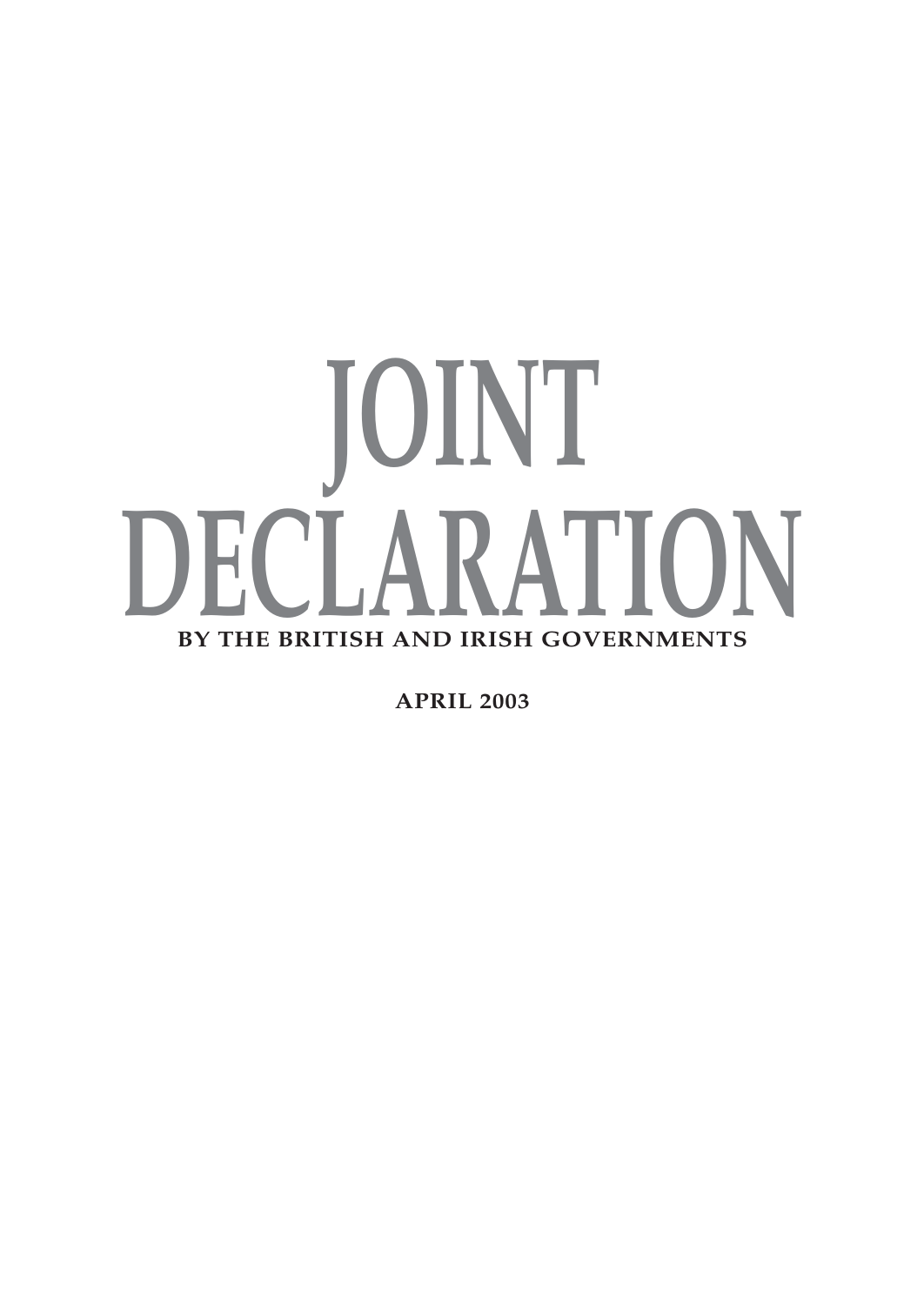# TABLE OF CONTENTS

# **JOINT DECLARATION BY THE BRITISH AND IRISH GOVERNMENTS**

# **Annex 1**

# **Annex 2**

|--|

## **Annex 3**

|--|--|--|--|--|--|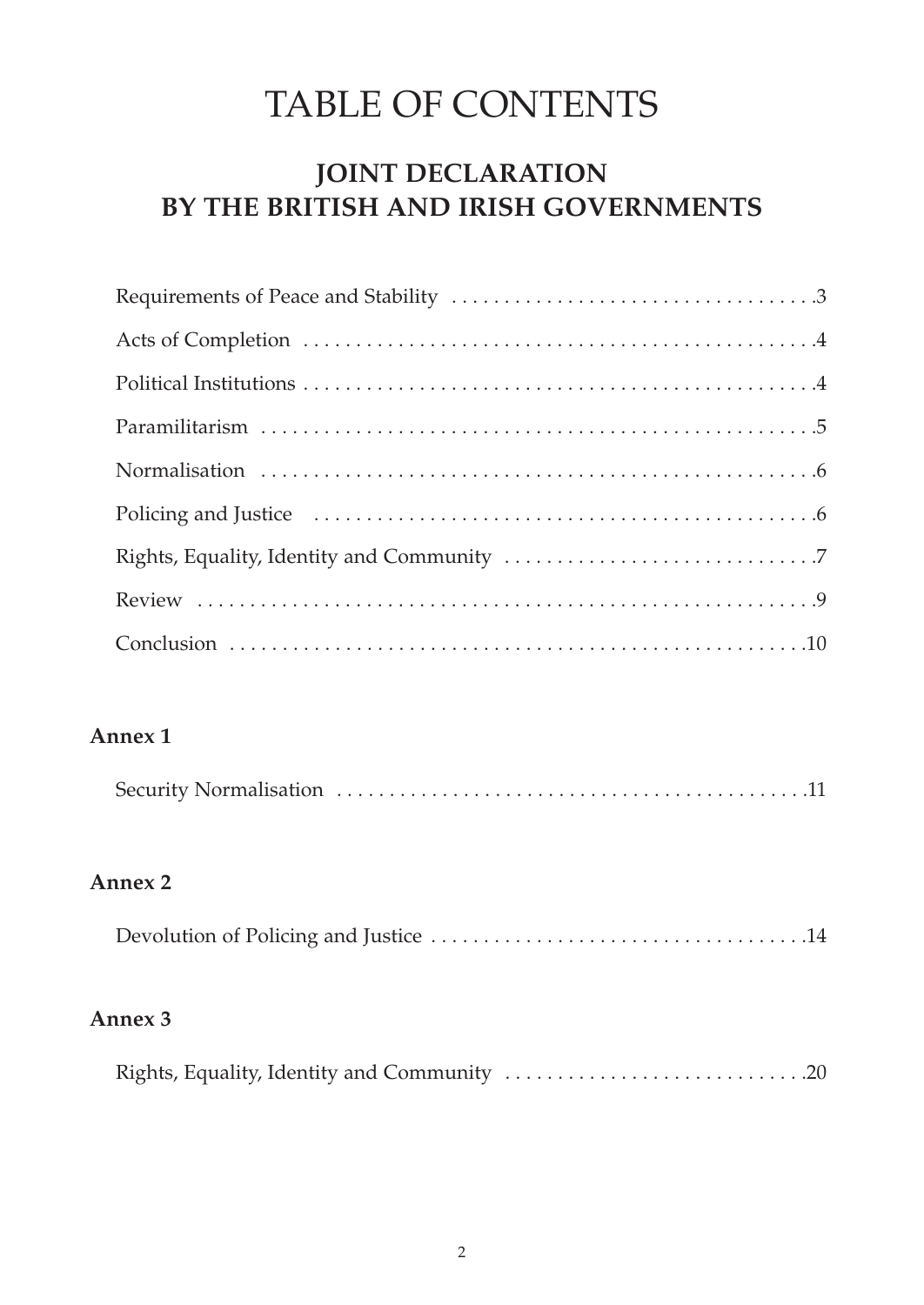# JOINT DECLARATION BY THE BRITISH AND IRISH GOVERNMENTS

#### **Requirements of Peace and Stability**

- 1. The two Governments have, over recent months, engaged in extensive dialogue, including discussions with the pro-Agreement parties, about ways of bringing the search for long-term peace and stability in Northern Ireland, through its concluding phase, to fruition, and of securing the full implementation of the Agreement.
- 2. The overwhelming majority of people in Northern Ireland want to live in a society which is normal, peaceful and secure; is inclusive of all its members, irrespective of their religious, political or cultural affiliations; demonstrates equality of opportunity and full respect; allows their voices to be heard and their concerns to be fairly and reasonably addressed through a democratic process that is fair, inclusive and durable; has a justice and policing system that enjoys widespread confidence and support and has the capacity to address criminality in all its forms, with resort to military intervention only in exceptional circumstances; and provides an overall sense of safety and confidence which contributes to an environment in which the opportunities for economic and social well-being are maximised.
- 3. A key impediment to completing the evolution to such a society in Northern Ireland is that both major traditions have lacked confidence and trust in each other. A major factor contributing to the erosion of the confidence and trust of law-abiding people throughout the community has been the continuing active manifestations of paramilitarism, sectarian violence and disorder. While it would not be possible to complete the transition to longer-term peace and stability by dwelling forever on the undoubted wrongs and associated hatred of the past, neither is it possible to create a new beginning without taking account of, and addressing, its legacies.
- 4. The obligation to create the circumstances in which peace and stability become a reality, and in which politically motivated violence becomes forever a thing of the past, rests on everyone. Some parties are, of course, better placed than others directly to persuade those engaged in violence to desist. And some have, over recent years, clearly demonstrated their willingness and success in doing so. However, all have an important role to play in demonstrating their commitment to the operation of political institutions that are characterised by durability, effectiveness and inclusiveness. The best way of ensuring that peace remains permanent is by demonstrating that politics work.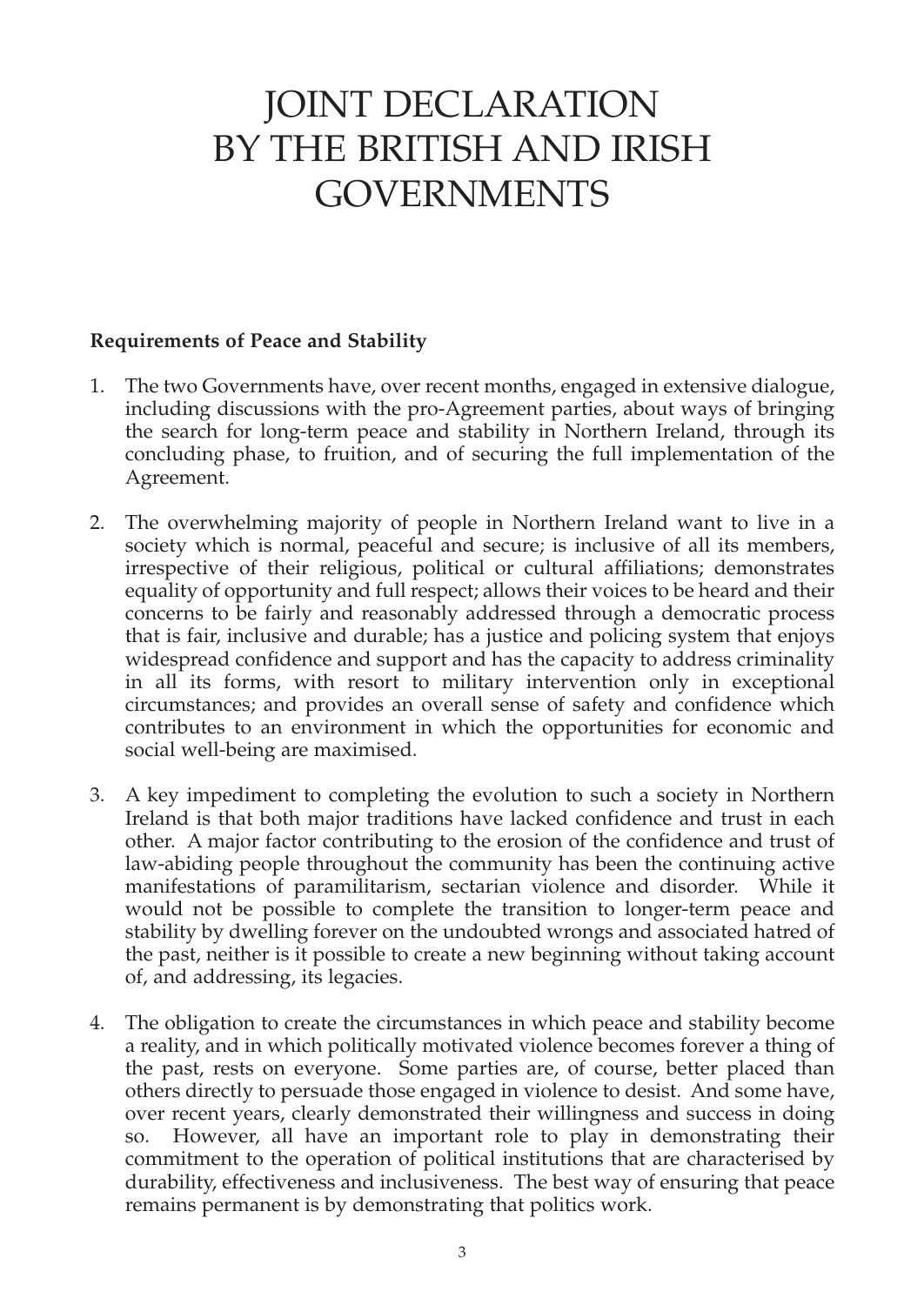#### **Acts of Completion**

- 5. The two Governments have previously stated their commitment to the full implementation of the Agreement which, we affirmed, had already brought great gains and tangible benefits to the people of Northern Ireland. The achievements of the Agreement have already vindicated the vision and courage of those who seized that opportunity. The Agreement remains the template for political progress, has been endorsed by the people of Ireland, North and South, and is the only sustainable basis for a fair and honourable accommodation between all traditions.
- 6. Achieving a fully peaceful and healthy society, which we believe is now attainable, is dependent on the full realisation of the values and principles that are at the heart of the Agreement. Building on those principles and values, we are committed to undertaking and securing the acts of completion necessary to bring about a peaceful and normalised society.
- 7. The two Governments wish to see the devolved institutions restored as soon as possible. But devolved government in Northern Ireland can only flourish on the basis of trust between the parties. In order to re-establish that trust, it must be clear that the transition from violence to exclusively peaceful and democratic means is being brought to an unambiguous and definitive conclusion. It is also essential that each party has confidence in the commitment of the representatives of the others to the full operation and implementation of the Agreement in all its aspects and accords respect to each others' democratic mandate.
- 8. Taking account of all the discussions since October, we set out today the following proposals necessary to promote trust, implement the Agreement fully, restore the devolved institutions and attain a fully normal society in Northern Ireland. All concerned must, in the process of carrying out their obligations, have the required confidence that all other acts of completion will be implemented in the shortest possible time-frame. For their part, the two Governments commit themselves to proceed in this way and ask other parties to do likewise.

#### **Political Institutions**

- 9. The political institutions, across all three strands, are the democratic core of the Agreement. The two Governments, with the parties, have been working towards, and wish to see, the restoration of the Northern Ireland institutions as swiftly as possible. In the context of definitive acts of completion, the British Government would be prepared to repeal the power in the Northern Ireland Act 2000 to suspend these institutions by order. They recognise that the review of the operation of the Agreement this autumn (see paragraph 34 below) will need to consider other aspects of the functioning of the institutions which might contribute to greater stability.
- 10. The Agreement envisaged that all of its institutional and constitutional arrangements would be interlocking and interdependent. The two Governments believe that the institutions should be protected against arbitrary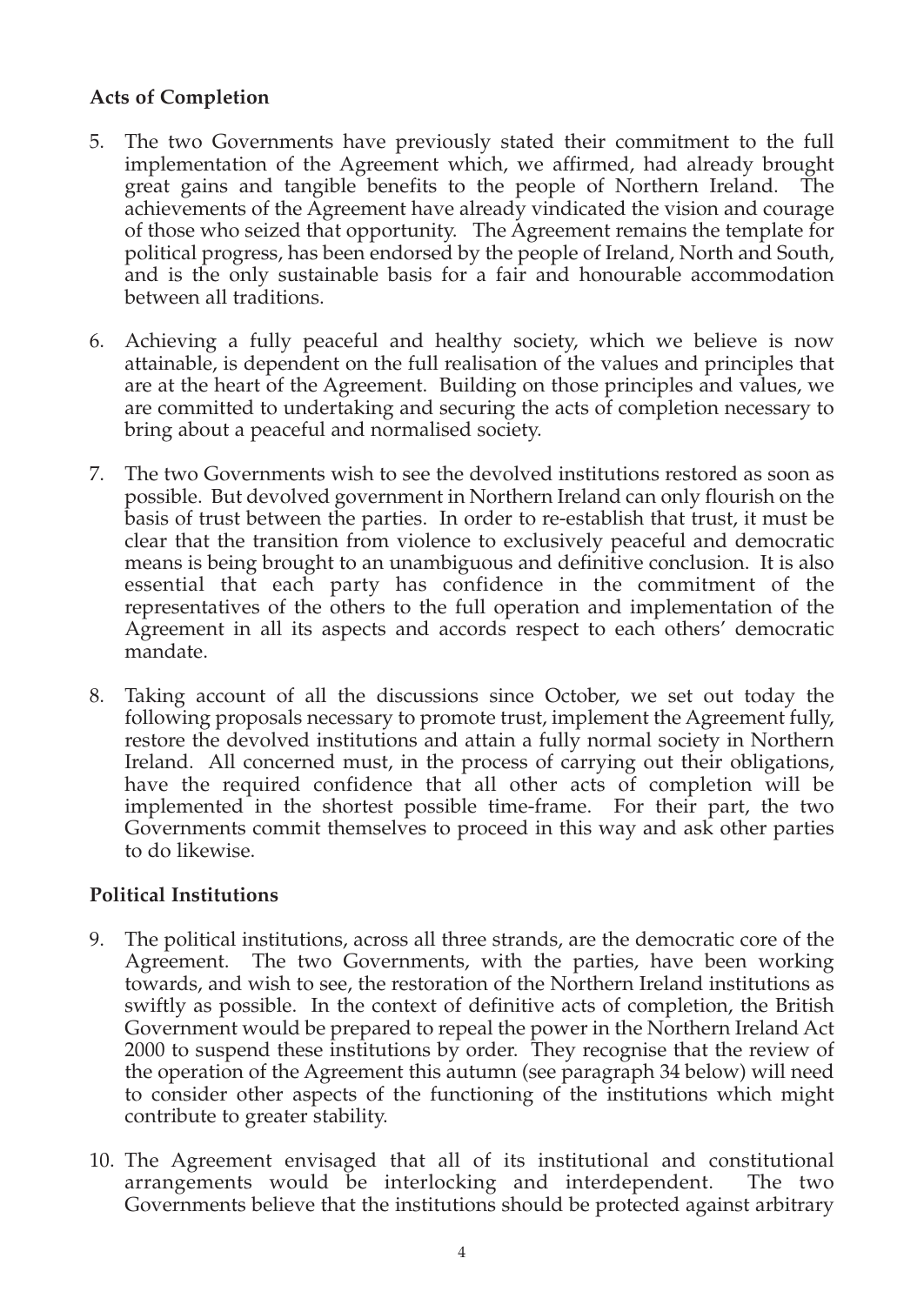interruption and interference. Both Governments and the parties have responsibilities to ensure the full and stable operation of all the institutions of the Agreement, including the North/South Ministerial Council and the British - Irish Council (BIC). The two Governments expect, in accordance with the Ministerial pledge of office, all parties to play their full part in these institutions and to enable other parties to play their rightful parts.

11. The two Governments recall that the Agreement envisages that the Northern Ireland Assembly and the Oireachtas should consider developing a joint parliamentary forum. In the light of the decision already taken by the North/South Ministerial Council, the two Governments look forward to the early convening of the consultative forum involving civic society. The two Governments commend the work of the North/South Ministerial Council and of the BIC. As part of the ongoing review of its support arrangements, the two Governments will consult all participants in the BIC to establish whether a dedicated secretariat would give greater impetus to the Council's work and maximise its contribution, and will facilitate its establishment if all participants agree.

#### **Paramilitarism**

- 12. Five years after the Agreement, the transition to exclusively democratic means must now be completed. Ongoing paramilitary activity, sectarian violence, and criminality masquerading as a political cause, are all corrosive of the trust and confidence that are necessary to sustain a durable political process.
- 13. Paramilitarism and sectarian violence, therefore, must be brought to an end, from whichever part of the community they come. We need to see an immediate, full and permanent cessation of all paramilitary activity, including military attacks, training, targeting, intelligence gathering, acquisition or development of arms or weapons, other preparations for terrorist campaigns, punishment beatings and attacks and involvement in riots. Moreover, the practice of exiling must come to an end and the exiled must feel free to return in safety. Similarly, sectarian attacks and intimidation directed at vulnerable communities must cease.
- 14. All paramilitary groups should actively engage with the Independent International Commission on Decommissioning with a view to putting arms beyond use in a manner that is conducive to creating public confidence and all parties should, in accordance with the Agreement, use their influence to encourage and support the completion of that process. In accordance with its mandate, the Independent International Commission on Decommissioning will continue its existing functions. The two Governments continue to believe that putting all arms beyond use remains an indispensable part of implementing the Agreement.
- 15. Paramilitary groups need to make it clear that they have made such an historic act of completion, and that it is reflected in reality on the ground. The Governments are aware of the strides made by some groups and acknowledge that the paramilitary ceasefires, independent arms inspections and three acts of decommissioning have been important in enabling and sustaining the political process over recent years.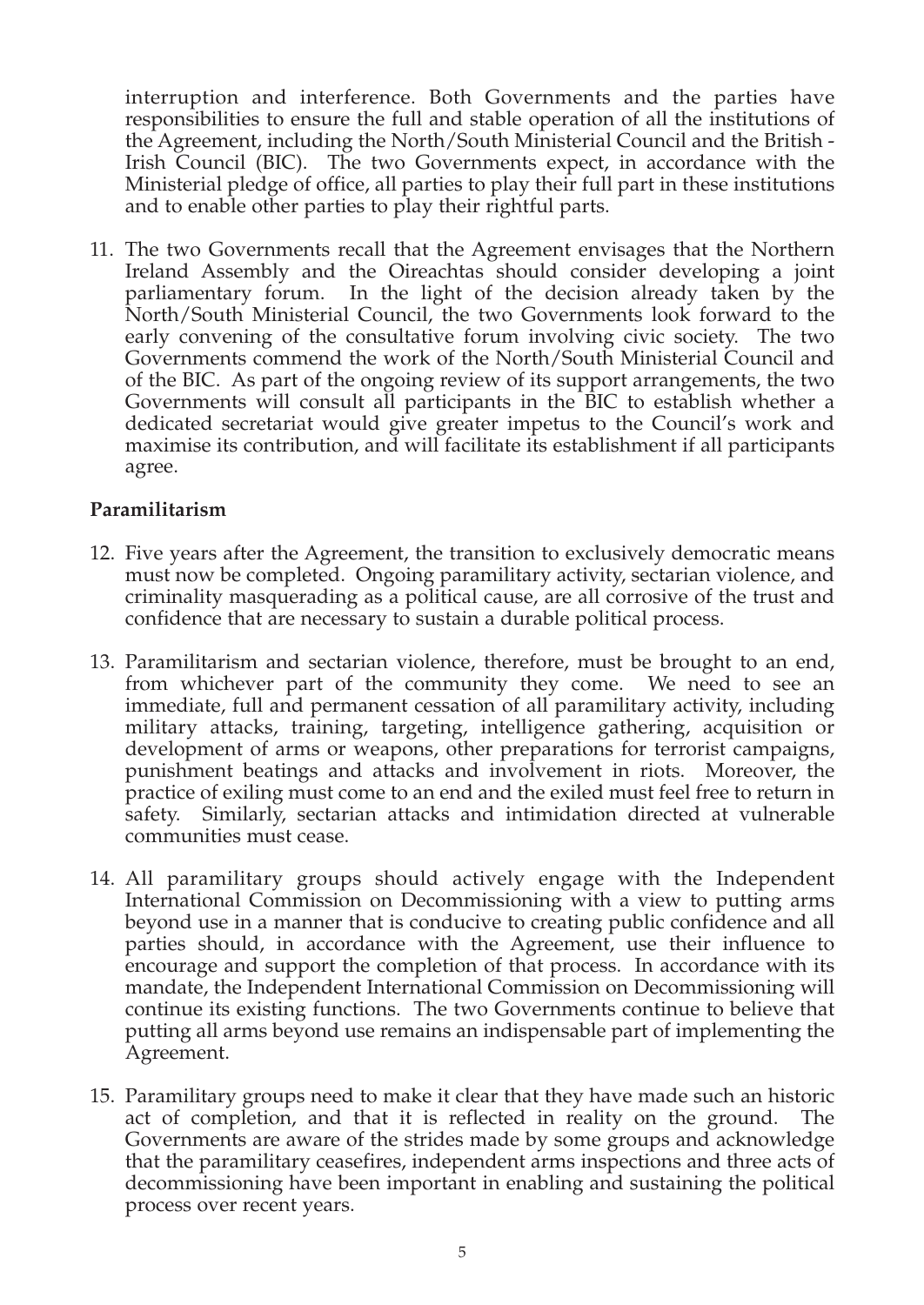- 16. The Governments believe it is essential that those paramilitary groups that have not, to date, shown a willingness to follow the route towards peace should do so now. Should these groups fail to respond positively and decide instead to pursue criminal activities, such a course will not be tolerated. The Governments will not allow a criminal minority, of whatever persuasion, to dash the hopes and ambitions of the great majority of people who wish to see long-term peace, normality and prosperity.
- 17. To guard against and thwart the efforts of those who still see violence and terror as the way forward, the Governments will intensify their existing security cooperation and will respond immediately and vigorously to any form of criminal activity by armed groups. This will include decisive steps to deal with any continuing dissident republican or loyalist terrorist threats, having recourse to the full range of measures afforded by existing and planned legislation, including, in particular, measures directed to the resources and organisational capability of such groups. They will be dealt with through the application of the full rigour of the law.

#### **Normalisation**

- 18. The Agreement recognised that the development of a peaceful environment could and should mean a normalisation of security arrangements and practices. In the context of the definitive transition to exclusively peaceful and democratic means, and recognising the changed environment brought about by the new policing arrangements and structures, security normalisation would be implemented in its entirety over a defined time-frame.
- 19. As outlined in Annex 1, the outcome would be that the profile of the police and army in Northern Ireland would, over the period between now and April 2005, change to that required in any peaceful society, it being accepted that normalised security arrangements have to include the capacity to respond quickly, effectively and proportionately to criminal threats that may be directed towards its individual members or towards society as a whole. The change in that profile would involve the vacation and demolition of security installations, the closure of designated military bases, a substantial decrease in military deployments in support of the police, the phased reduction in troops to peacetime levels, and a substantial decrease in military helicopter activity and usage.

#### **Policing and Justice**

20. The British Government has accepted, under the Agreement, the desirability of devolving policing and justice on a basis that is robust and workable and broadly supported by the parties. In accordance with the paper contained in Annex 2, the British Government would take an early initiative to facilitate a dialogue between the parties to address and agree the practicalities of such further devolution, including the necessary institutional arrangements, with a view to the introduction of the necessary legislation in the Westminster Parliament at the earliest opportunity and with a view to ensuring that it is achieved within the lifetime of the next Assembly.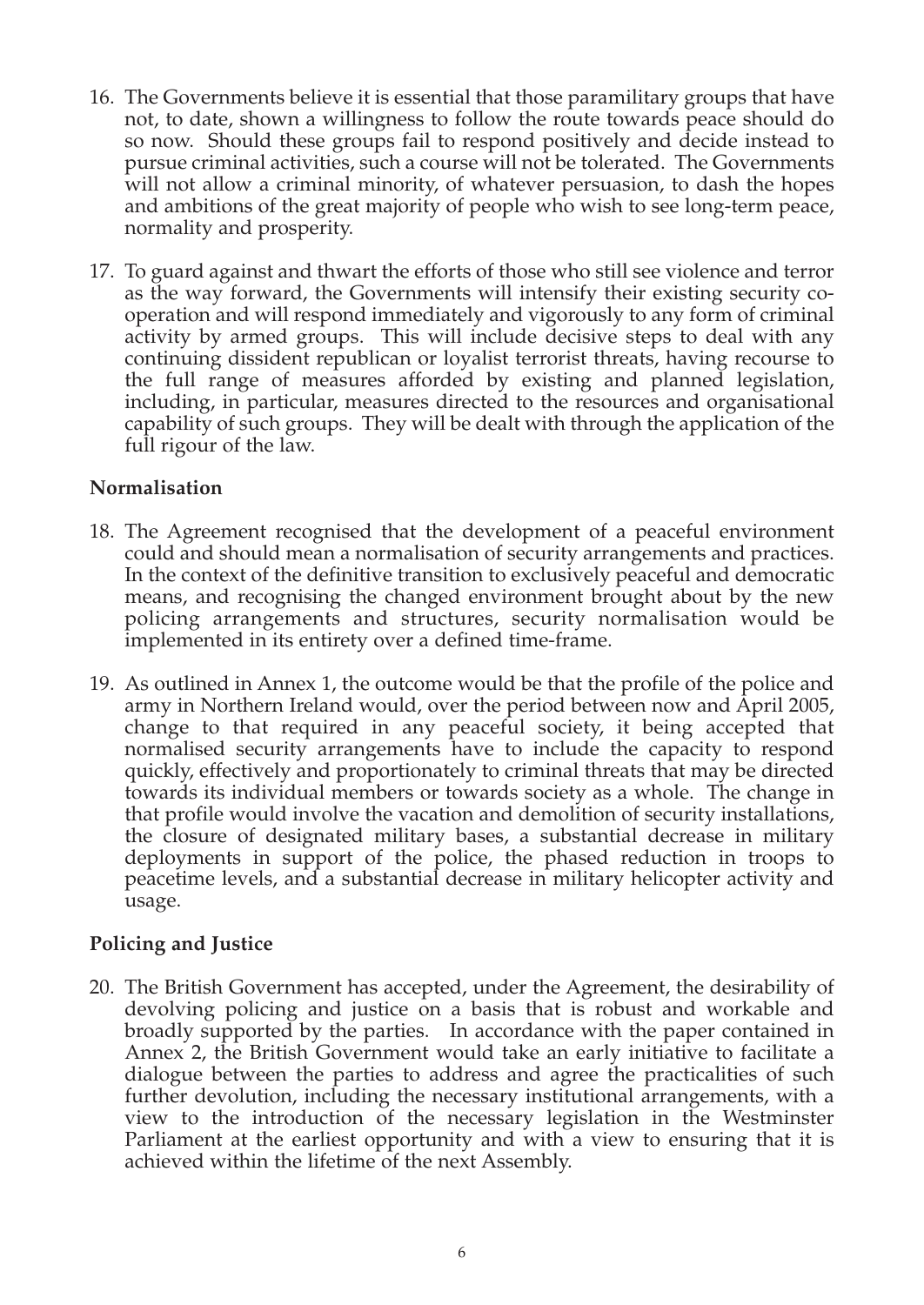- 21. The new beginning in policing envisaged by the Agreement, requires, amongst other things, all community leaders, including political party leaders and local councillors, to take steps to remove all discouragements to members of the community from supporting and applying to join the police, and making it a priority to encourage them to apply. Part of this process would involve Sinn Féin deciding to join the Policing Board and the District Policing Partnerships. In recognition of the importance of policing with the support of the community, the PSNI will renew and continue its efforts to encourage applications from all parts of the community, including those in which the service has traditionally been under-represented. Efforts should be made to encourage recruitment from women and ethnic minorities.
- 22. The Police (Northern Ireland) Act 2003 received Royal Assent on 8 April. It provides the legislative basis where necessary for delivery of each of the commitments contained in the updated Implementation Plan, including where relevant in the context of acts of completion. The Act directly strengthens the powers of the Policing Board to hold the Chief Constable to account, gives it greater freedom in determining the strategic objectives for policing in Northern Ireland, and will ensure that there is full consultation on the Secretary of State's policing objectives and codes of practice.
- 23. Further progress towards normal policing will also include the prompt enactment of the necessary legislation by both Governments to allow for lateral entry and secondments. The stated commitments in relation to the Full Time Reserve and the Special Branch of PSNI would also be implemented. The latter issue takes due account of the reports of the Oversight Commissioner and HM Inspectorate of Constabulary. An emphasis would be placed on building up the Part Time Reserve in areas where there are currently very few Reservists.
- 24. The British Government has announced its intention to appoint an independent Oversight Commissioner to provide independent scrutiny of the implementation of the Government's decisions on the Criminal Justice Review. This constitutes a major programme of transformational change and will give particular weight to modernisation, accountability, protection of human rights, ensuring a representative workforce and the effective performance of the criminal justice system. Further significant change will be introduced in the context of a second Criminal Justice Bill which will bring forward the creation of a Judicial Appointments Commission and make further provision to promote a human rights culture in the criminal justice system in Northern Ireland. The two Governments intend to move forward quickly with the development of cooperation on criminal justice matters between the two jurisdictions, where there is mutual benefit. This will focus on issues like sharing information and research, arrangements for monitoring offenders, liaison on misuse of drugs and co-ordinating registers of dangerous offenders.

#### **Rights, Equality, Identity and Community**

25. The two Governments fully support the human rights affirmed in the Agreement, including the right to equal opportunity in all social and economic activity. In partnership with the parties, they rededicate themselves to the achievement of these objectives. Recognising the importance of the principles and mechanisms contained in the Agreement for the advancement of the human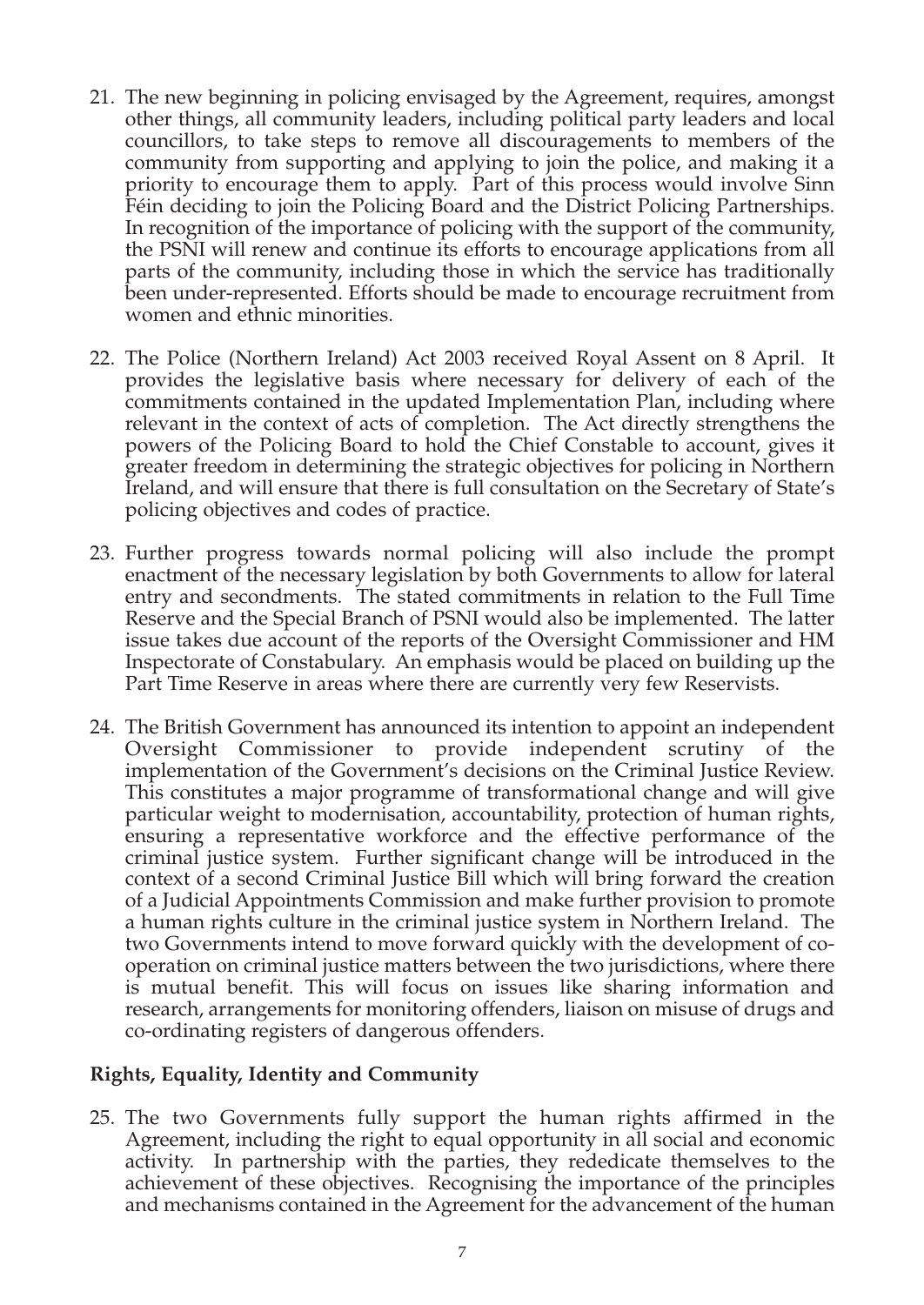rights and equality agendas, the two Governments commit themselves to the steps outlined in Annex 3.

- 26. The two Governments fully accept that acknowledging and addressing the suffering of the victims of violence is a necessary element of reconciliation. In the past, victims' needs have been neglected. Much has been achieved since the signing of the Agreement, but the time has now come to develop the next stage of policies for victims, taking account of the need for a long-term approach. The British Government reaffirms the principle that there is no hierarchy of victims. The two Governments will work with the parties, victims and survivors to seek to establish what further practical steps can be taken to recognise and address the suffering of all victims, taking into account the state of readiness of the community as a whole to engage. To facilitate that work, consideration will be given to the establishment of a victims' and survivors' forum. Remembering and recognition are an essential part of the healing process.
- 27. The two Governments recognise that Northern Ireland remains a deeply divided society, with ingrained patterns of division that carry substantial human and financial costs. They recognise the importance of building trust and improving community relations, tackling sectarianism and addressing segregation, including initiatives to facilitate and encourage integrated education and mixed housing. Accordingly, the British Government will encourage the devolved administration, when restored, to prioritise and take forward a review of policy on good community relations, taking account of the consultation which is currently under way, with a view to bringing forward a strategic and integrated approach.
- 28. The substantial reduction in the security threat and the enabling political climate over recent years have contributed to the improved economic situation that is evident across many parts of Northern Ireland. However, both Governments recognise that many disadvantaged areas, including areas which are predominantly loyalist or nationalist, which have suffered the worst impact of the violence and alienation of the past, have not experienced a proportionate peace dividend. They recognise that unless the economic and social profile of these communities is positively transformed, the reality of a fully peaceful and healthy society will not be complete.
- 29. Accordingly, in consultation with the Irish Government, the International Fund for Ireland, the Special EU Programmes Body and representatives of civic society in Northern Ireland, the British Government will work with the devolved administration, when restored, to bring forward a strategic and integrated approach aimed at the progressive regeneration of those areas of greatest disadvantage. This approach would be fully consistent with new Targeting Social Need, and would be targeted mainly at areas of greatest social need and areas where there has been significant community division. It would also build on a range of initiatives taken by the devolved institutions before suspension, and during suspension by the Community Action Group, and would also cover the new Local Community Fund announced at Hillsborough on 12 February. Its objective would be to build on current efforts to provide an opportunity for those communities, both loyalist and nationalist, who have been the victims of past failure to become committed stakeholders in a peaceful and prosperous society. In the context of the work of the Community Action Group,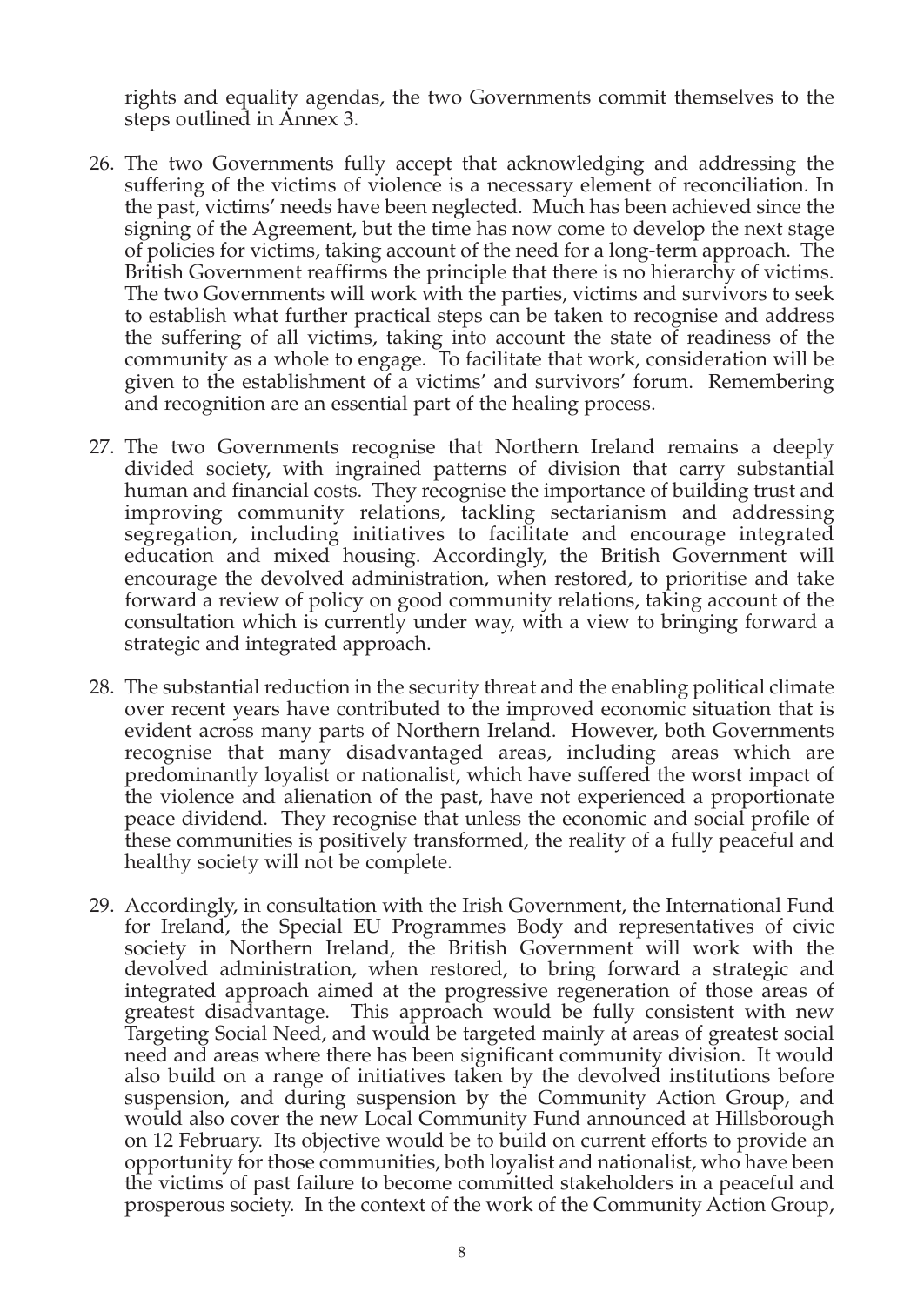Northern Ireland Departments are identifying as a matter of urgency pilot programmes which will cover Belfast, Portadown and other areas where there is community division, with a view to establishing which forms of intervention are likely to be most effective in achieving the necessary transformation of those communities.

- 30. The British Government will continue to discharge all its commitments under the Agreement in respect of the Irish language. Specifically, in relation to broadcasting, the British Government will take all the necessary steps to secure the establishment as soon as possible, following receipt of the final business case in April, of a fund for financial support for Irish language film and television production. It will also take steps to encourage support to be made available for an Ulster-Scots academy. The two Governments will continue to work with the relevant regulators and broadcasting authorities to address the technical and other barriers with a view to increasing substantially the reception of TG4 in Northern Ireland.
- 31. In the Agreement, the participants recognised that the use of symbols and emblems for public purposes was a sensitive issue and that there was a need, in particular in creating new institutions, to ensure that they were used in a manner that promoted mutual respect rather than division. They also agreed that arrangements would be made to monitor the issue and to consider what action might be required. The British Government will discuss with the parties how to find an agreed way forward on this sensitive issue.
- 32. The British Government appointed Sir George Quigley to review the operation of the Parades Commission and the legislation under which it was established. He produced a very extensive report last autumn which recommended splitting into two the Commission's functions of facilitation and determination. Consultation on Sir George's recommendations will conclude at the end of April and the British Government will consider, in the light of the views expressed, the need for any future legislation in this area.
- 33. The two Governments, together with the parties, will collectively and proactively address other outstanding issues under these headings of the Agreement. The British Government is committed to taking the necessary steps itself to ensure that the rights and equality of all are protected, and to working closely with the devolved administration, when restored, to do so.

#### **Review**

34. The two Governments are committed to a review this autumn of the operation of the Agreement (under paragraph 8 of the Validation, Implementation and Review section). This provides a vehicle for further consideration of a number of other important issues that the parties have brought to the table. These will include the question of designation and voting arrangements in the Northern Ireland Assembly; the effectiveness of the Pledge of Office with regard to the responsibilities of Ministers to participate in the work of the Executive and the other institutions of the Agreement; and the nomination procedures for attendance at meetings of the North/South Ministerial Council and the British-Irish Council. The Governments will, in consultation with the parties, put forward proposals for the agenda and conduct of the review. Different formats may be appropriate for the discussion of different issues.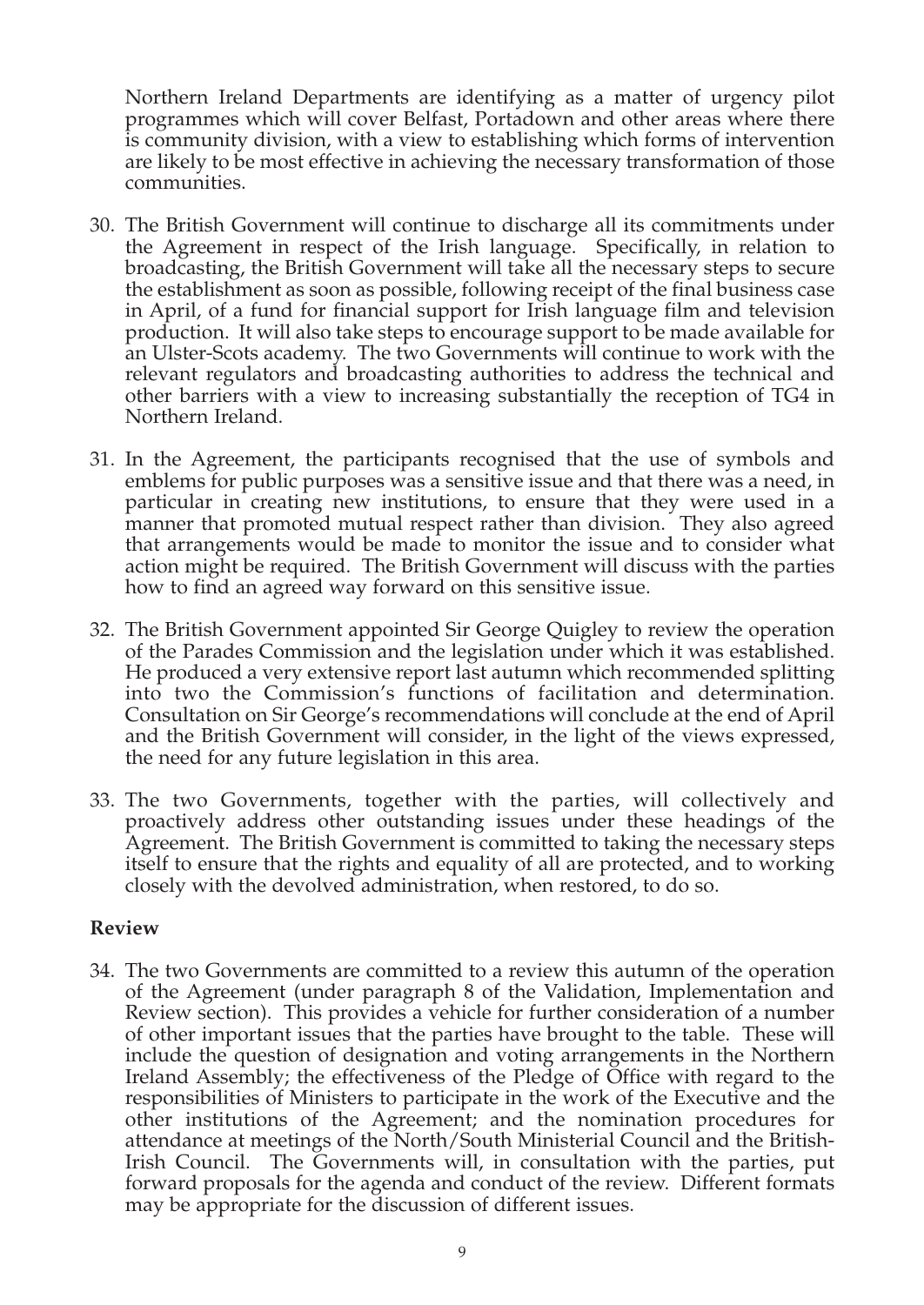35. The Governments will continue to discuss appropriate issues with the parties, including through the Implementation Group, prior to the commencement of the paragraph 8 review.

#### **Conclusion**

36. The two Governments believe these proposals provide a comprehensive basis for the acts of completion sufficient to re-establish trust and confidence, restore the devolved institutions in Northern Ireland and complete the implementation of the Agreement. Accordingly, we commend them to the parties. We are determined, in continued dialogue and partnership with the parties, and, where agreed and appropriate, through the mechanism of the Implementation Group, to ensure that the Agreement succeeds for the benefit of all of the people and delivers on the promise of a new and peaceful society in Northern Ireland. We believe that the uninterrupted operation of the institutions will allow for enhanced co-operation between the parties, and provide renewed momentum in taking forward the work of the Northern Ireland Assembly and Executive.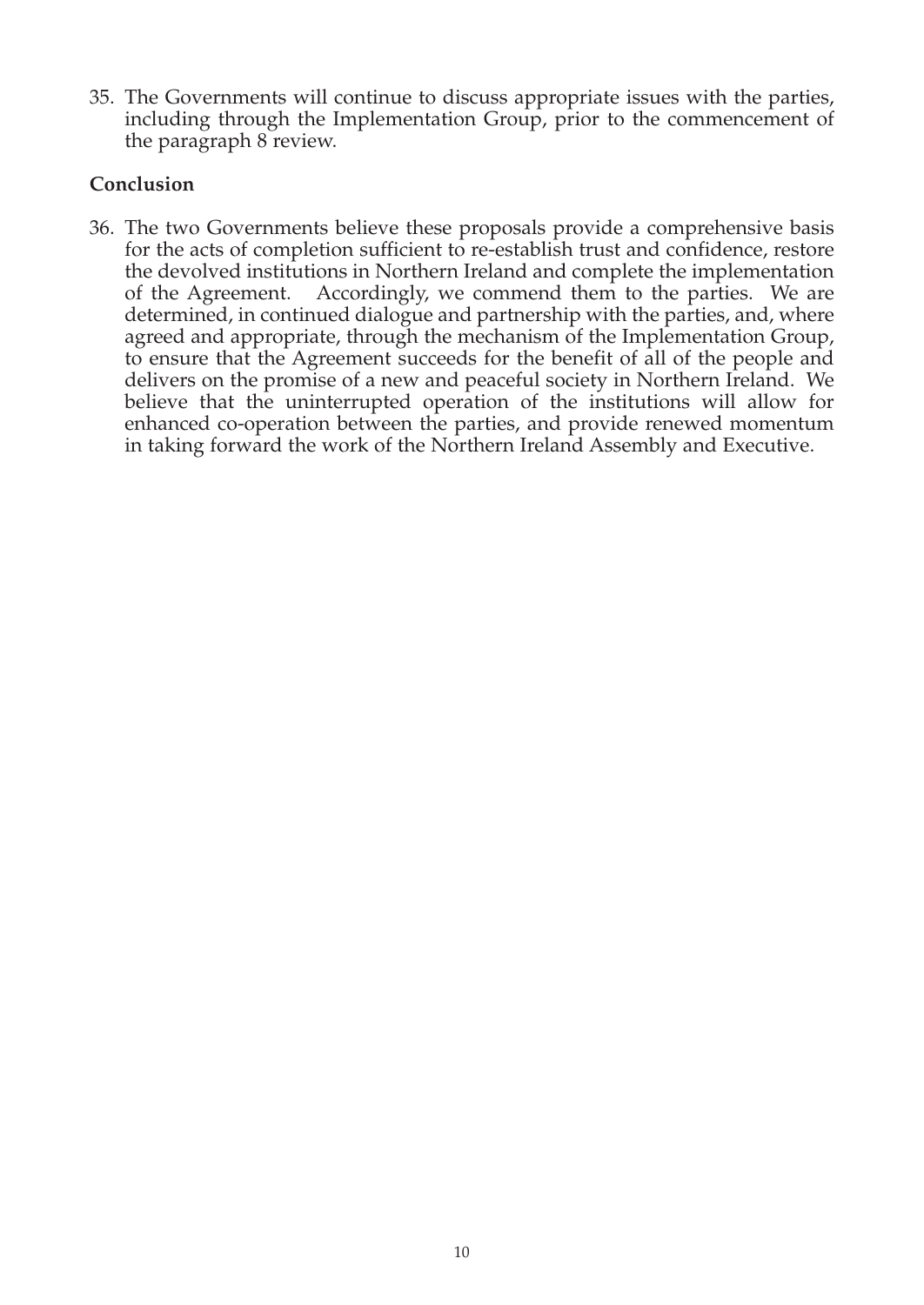# **ANNEX 1**

#### **SECURITY NORMALISATION**

- 1. It is the aim of the British Government that Northern Ireland should be policed as a normal, peaceful society, building on the commitment in the Agreement to "as early a return as possible to normal security arrangements in Northern Ireland, consistent with the level of threat...". The army has exceptionally been deployed in Northern Ireland in support of the civil power for over 30 years. Once the exceptional situation which required their deployment is removed, we believe it will be possible to return to normal security arrangements. Progress towards normalisation has already been made, especially since the establishment of the Policing Board in November 2001 and the subsequent creation of the District Policing Partnerships.
- 2. The British Government has no desire to maintain more troops in Northern Ireland than are maintained in equivalent parts of the United Kingdom to meet its defence commitments. In the context of acts of completion and with positive community support for the police at all levels, the outcome will be that the profile of the police and army in Northern Ireland would reflect the requirements of any peaceful society consistent with the need to meet the continuing threat to security and public order from whatever quarter.
- 3. Against this background we envisage a community-based police service for Northern Ireland, in which the character and strength of community support for policing would be reflected in the quality of the engagement between the police and the community. Police assessments in relation to the level of support required from the army depend, in part, on the level of community support the PSNI enjoys. Our aim is a Northern Ireland in which the police have the support of all sections of the community and in which all parties on the Executive are represented on the Policing Board. Full-hearted support for the PSNI in our view provides the best way of reducing the continuing threat to security and public order from whatever quarter.
- 4. In those circumstances, the profile of policing in Northern Ireland would change further, leading to a substantial reduction in the current numbers, type and style of police stations, for example, being replaced with community police posts and reporting stations. Fortifications would be removed from police stations. Police would patrol in normal police vehicles, on foot, on bicycles and as single officer beat patrols, without army support. Building on the progress of recent years, additional steps would be taken, as the environment allows normalisation to progress further, and as decisions are made with the support of the community and of District Policing Partnerships, of the Policing Board and of the Northern Ireland Executive once responsibility for the police has been devolved.
- 5. On the basis of the historic leap forward by the IRA we would undertake a normalisation programme over the period between now and April 2005, as the abnormality in Northern Ireland society recedes and as community confidence increases, which would in the context of full community support for the police at all levels, lead to the peacetime situation described in the following paragraph.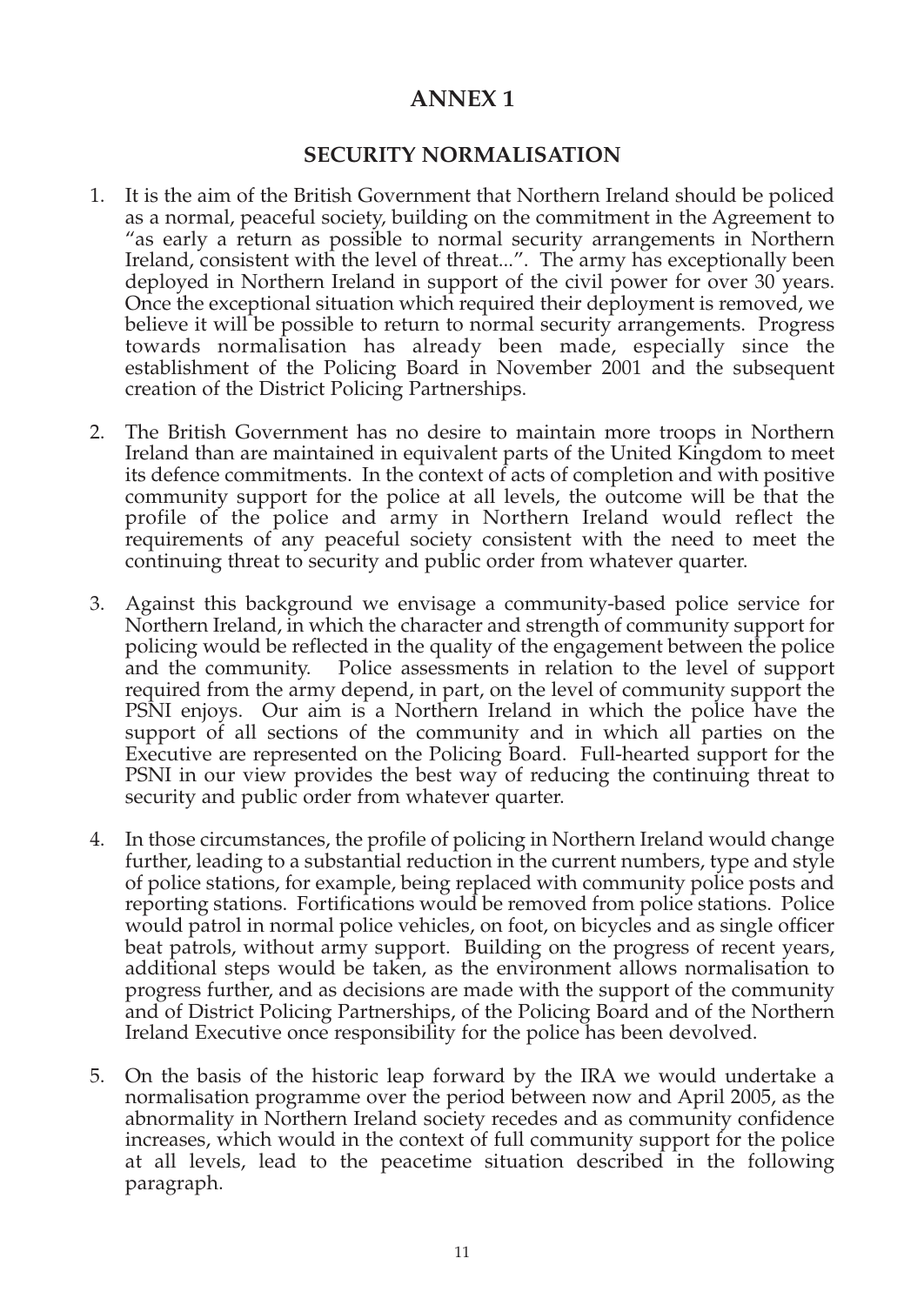- 6. In the context of a peaceful society:
	- policing would display the profile described in paragraph 4;
	- the abnormal army deployment needed over the past 30 years would cease;
	- army support for the police would be reduced to a residual level, e.g. providing specialised ordnance disposal and support for public order as described in Patten recommendations 59 and 66;
	- there would be a permanent garrison of 5,000, reflecting the Government's global defence commitments;
	- the regular garrison would be based in no more than the following 14 locations: Aldergrove, Antrim, Ballykelly, Ballykinler, Ballykinler Training Camp, Ballymena, Coleraine, Divis Key Point (on Divis Mountain), Duke of Connaught Unit, Holywood, Kinnegar, Lisburn, Magilligan and Omagh (St Lucia);
	- army helicopters would be used essentially only for training for operations elsewhere. (A police helicopter would be used in a normal policing role, as is common in other police services);
	- progress towards the desired objective of an unarmed police service would have been reviewed.
- 7. By the end of 2003, in an enabling environment, we would have achieved:
	- vacation and demolition of 5 towers in 5 sites in South Armagh, starting immediately with two towers in Cloghogue and Tievecrum. These sites would be restored to greenfield status as rapidly as possible;
	- vacation and demolition of Oldpark observation post in Belfast;
	- vacation, closure and disposal of Ebrington Barracks (already announced), the vacation of Musgrave Park (except for the hospital wing) and the closure and demolition of the military base at Aughnacloy;
	- announcement and commencement of implementation of a structured plan for phased reduction in troops to peacetime levels described above;
	- initiation of a full review of the police estate, carried out by the Chief Constable, covering the options for redevelopment of each site as a policeonly community police station, de-fortification and closure, and of the nature of policing operations to achieve a rationalisation and normalisation reflecting the policing needs of 1.7 million people. In preparing proposals, the Chief Constable will take account of the views of District Commanders and their respective local communities before submitting his recommendations to the Policing Board. The review would also include the scope to develop the role of custody suites as suggested by Patten. The implementation of this review will, in the normal way, be subject to oversight by the Oversight Commissioner.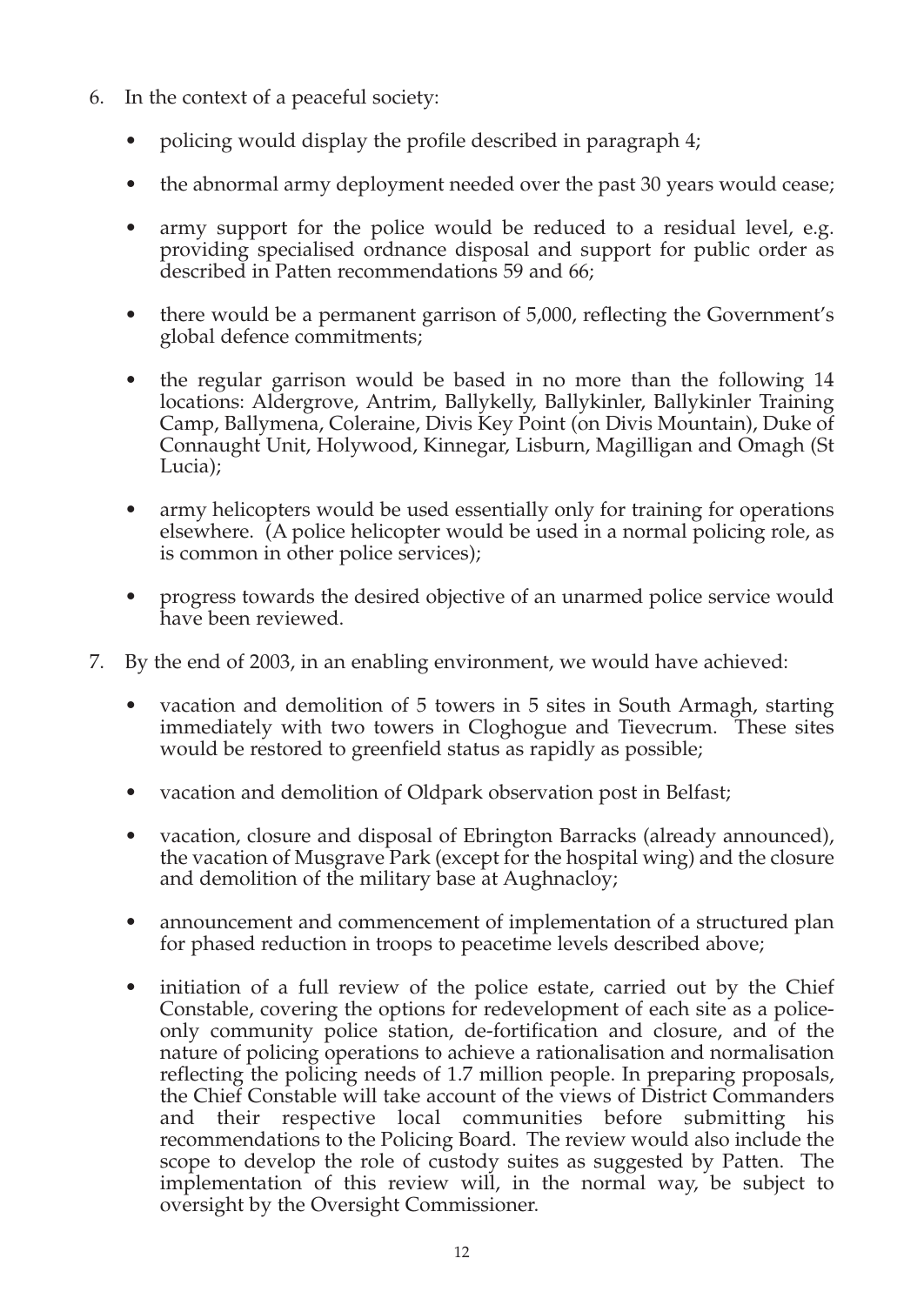- 8. By the end of 2004, in an enabling environment, we would have achieved:
	- vacation and demolition of the remaining South Armagh towers. These sites would be returned to greenfield status as rapidly as possible;
	- further planned reduction of around 2,000 troops;
	- as alternative accommodation becomes available outside Northern Ireland, the vacation, closure and disposal of those barracks no longer required, including the closure of Clooney;
	- up to 380 soldiers progressively withdrawn from sites where co-located with police in Armagh (Crossmaglen, Forkhill, Newtownhamilton, Middletown) and in Fermanagh and Tyrone;
	- return of private property on vacated sites, as appropriate, including Crossmaglen;
	- implementation of de-fortification of police stations in consultation with the Policing Board. Progressive development and extension of varying patrol patterns, e.g. single beat officers, bicycle patrols, and opening of police shops.
- 9. By April 2005, in a continuing enabling environment, the British Government aims to have achieved the position in paragraph 6 above. This would entail:
	- further implementation of the review of the police estate, as determined by the Policing Board;
	- additional opportunities identified for the police to patrol without the use of armoured vehicles;
	- a further reduction in army and other service levels to a permanent garrison of some 5,000 involving the disbanding of two operational brigade headquarters;
	- the removal of troops from remaining police stations and joint bases;
	- the vacation, closure and disposal of all but the 14 core sites listed above;
	- the vacation and demolition of observation posts at Rosemount and Masonic in Derry and at Divis in Belfast;
	- repeal of counter terrorist legislation particular to Northern Ireland.
- 10. Many of the vacated military and police (subject to the agreement of the Policing Board) sites might be made available to the OFM/DFM's Reinvestment and Reform Initiative to ensure that the process of normalisation generates a new public asset base for those communities most directly affected by the security arrangements to date.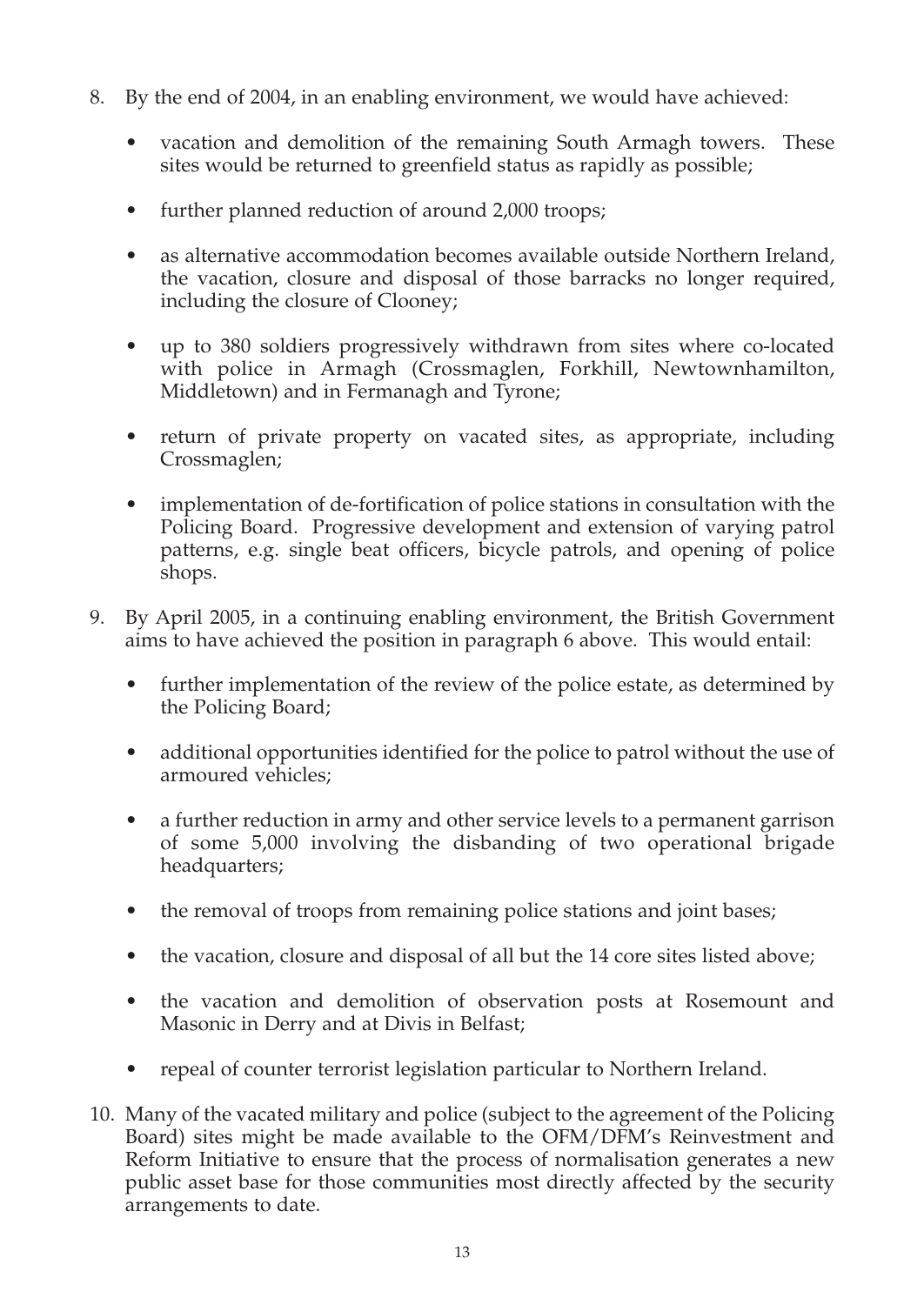# **ANNEX 2**

#### **DEVOLUTION OF POLICING AND JUSTICE**

1. Paragraph 20 of the Joint Declaration reaffirms that the British Government has accepted, under the Agreement, the desirability of devolving policing and justice within the lifetime of the next Assembly, on a basis that is robust and workable and broadly supported by the parties. Within that context, this Annex sets out issues for consideration without commitment at this stage. It takes account of both the practice and structures of policing and justice in Northern Ireland, and the legal, social and political contexts within which they operate.

#### **Introduction**

- 2. In the Policing and Justice section of the Agreement (paragraph 7), the British Government said that it remained "ready in principle, with the broad support of the political parties, and after consultation, as appropriate, with the Irish Government, in the context of ongoing implementation of the relevant recommendations, to devolve responsibility for policing and justice issues."
- 3. The Government has accepted the Patten recommendation that when the Government's role in the tripartite arrangements passes to the Northern Ireland Executive, the powers of the Policing Board should in no way be diminished.
- 4. This Annex highlights a number of key aspects of this topic, identifying, in each case, questions for consideration.
- 5. The Annex is written on the basis that arrangements for devolving policing and justice will need to be agreed between the parties, and subsequently between the British Government and the Executive, and that these arrangements must be robust and workable. The British Government will wish to give careful consideration to the views of the parties on all of the matters below. Definitive acts of completion, independently monitored, would provide the necessary context for addressing and agreeing the practicalities of such further devolution as quickly as possible.

#### **Scope of Devolution**

- 6. What exactly would be devolved, and how would the respective responsibilities of Northern Ireland Ministers and of the UK Government be exercised postdevolution?
- 7. Subject to consultation with the parties, the expectation is that responsibility would be transferred for those policing and justice and associated functions which are designated as reserved matters under the Northern Ireland Act 1998.
- 8. Reserved matters are listed in Schedule 3 to the 1998 Act. The relevant parts of this provide an indicative, although not definitive, list of policing and justice matters which might be devolved. Relevant paragraphs (some of which have been updated by more recent legislation on policing and justice) read as follows: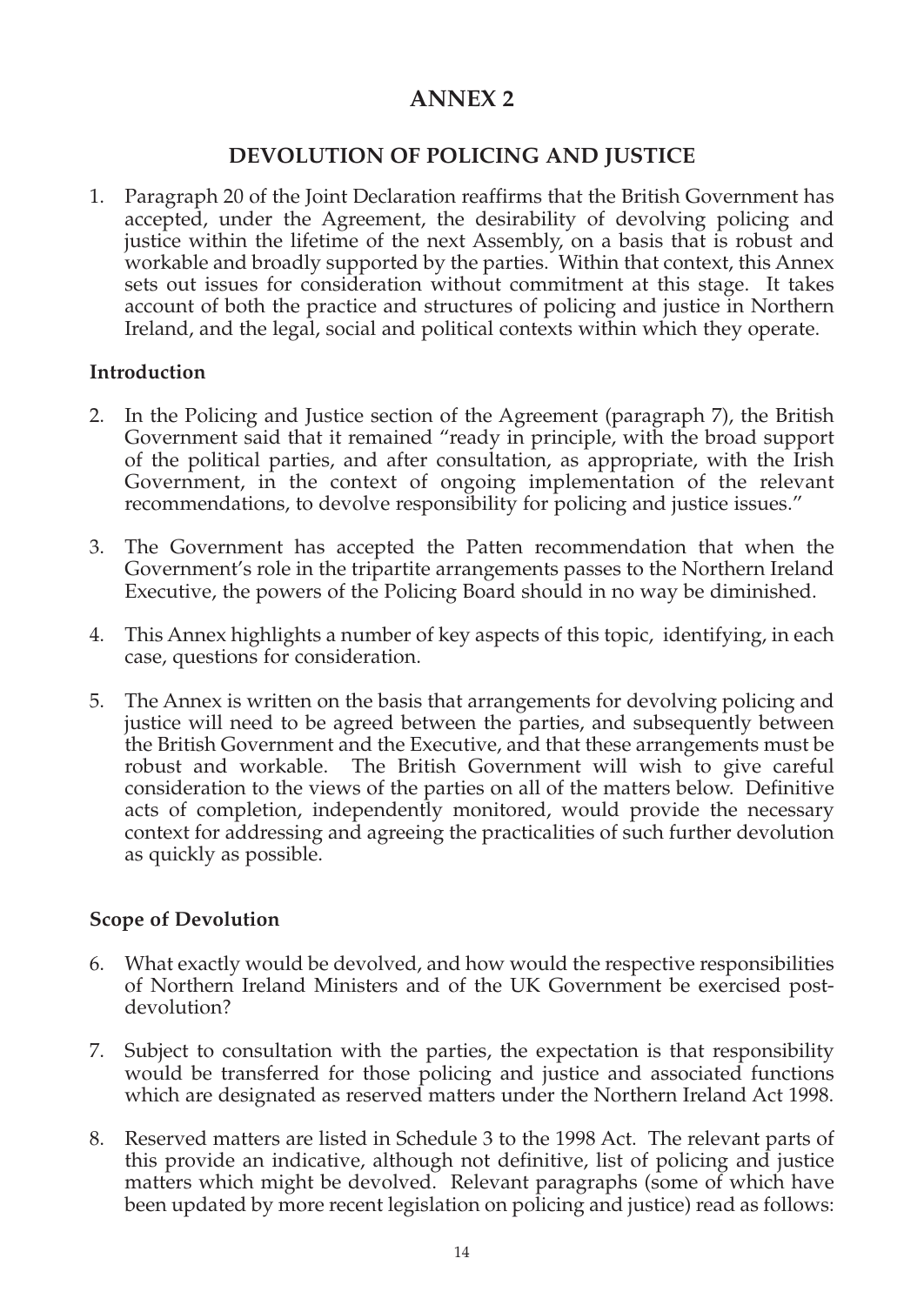- "9. The following matters-
- (a) the criminal law;
- (b) the creation of offences and penalties;
- (c) the prevention and detection of crime and powers of arrest and detention in connection with crime or criminal proceedings;
- (d) prosecutions;
- (e) the treatment of offenders (including children and young persons, and mental health patients, involved in crime);
- (f) the surrender of fugitive offenders between Northern Ireland and the Republic of Ireland;
- (g) compensation out of public funds for victims of crime.

Sub-paragraphs (a) to (c) do not include any matter within paragraph 17 of Schedule 2.

Sub-paragraph (e) includes, in particular, prisons and other institutions for the treatment or detention of persons mentioned in that subparagraph.

This paragraph does not include any matter concerning the Advocate General for Northern Ireland.

- 10. The maintenance of public order, including the conferring of powers, authorities, privileges or immunities for that purpose on constables, members of the armed forces of the Crown and other persons (other than the Ministry of Defence Police), but not any matter within paragraph 17 of Schedule 2; the Parades Commission for Northern Ireland.
- 11. The establishment, organisation and control of the Police Service of Northern Ireland and of any other police force (other than the Ministry of Defence Police); the Northern Ireland Policing Board; traffic wardens.
- 12. Firearms and explosives.
- 15. All matters, other than those specified in paragraph 11 of Schedule 2, relating to the Supreme Court of Judicature of Northern Ireland, county courts, courts of summary jurisdiction (including magistrates' courts and juvenile courts) and coroners, including procedure, evidence, appeals, juries, costs, legal aid and the registration, execution and enforcement of judgments and orders but not-
	- (a) bankruptcy, insolvency, the winding up of corporate and unincorporated bodies or the making of arrangements or compositions with creditors;
	- (b) the regulation of the profession of solicitors."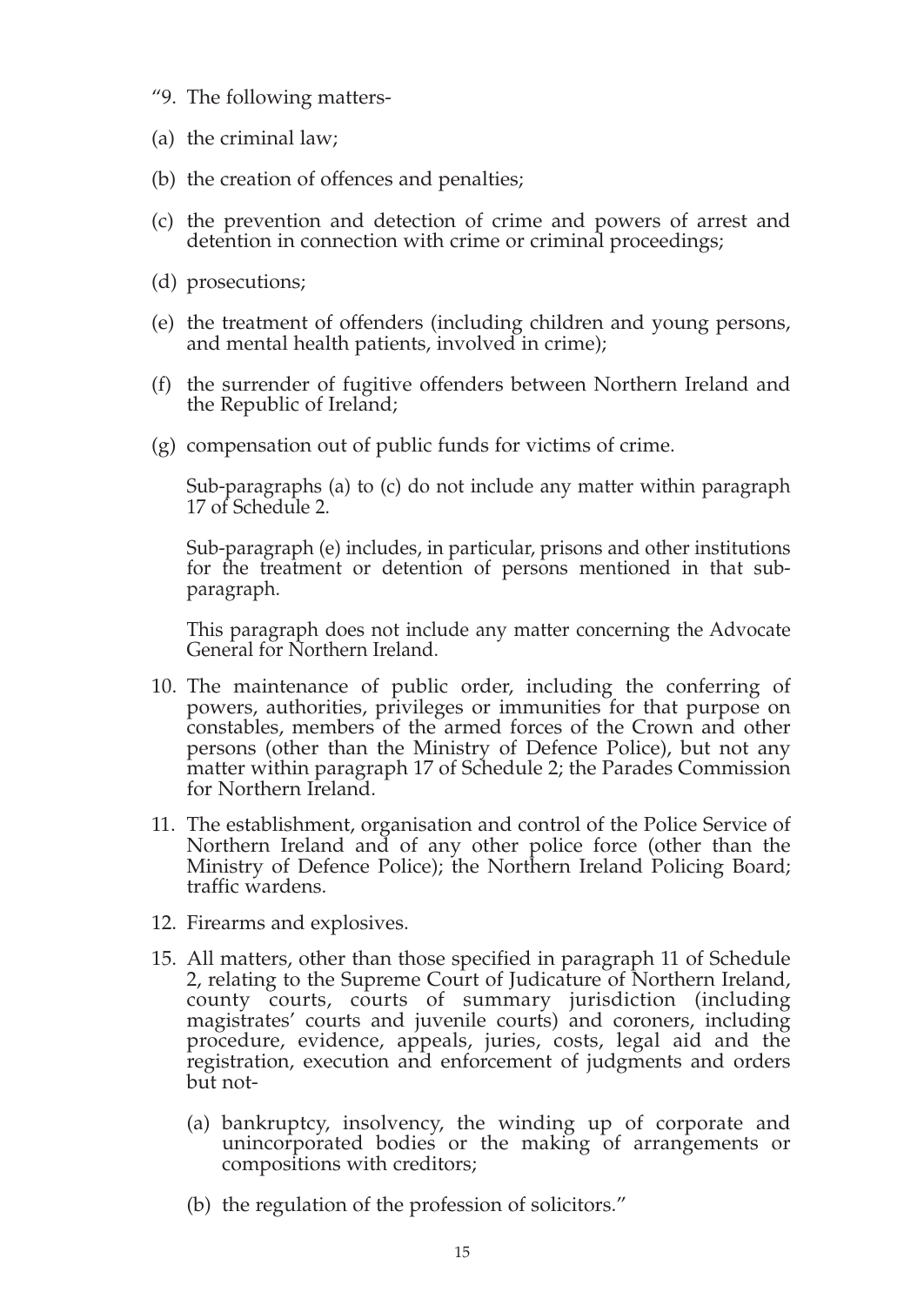- 9. On this basis, further devolution would include the maintenance of public order; parades; the establishment, organisation and control of the PSNI; the criminal law; the courts; prosecution; the treatment of offenders, including prisons; firearms; and compensation for the victims of crime. Further consideration will need to be given to the detail.
- 10. The British Government would retain responsibility for such "excepted matters" as the defence of the realm, the armed forces and national security. This raises the question whether any change would be needed in the allocation of responsibilities to the Chief Constable of the PSNI and to the heads of other agencies involved.
- 11. In line with the recommendations in the Criminal Justice Review, it has been decided that there should be a Judicial Appointments Commission representative of the judiciary, the legal professions and the community.
- 12. The British Government envisages that the counter-terrorist legislation particular to Northern Ireland would be addressed in the context of security normalisation.

#### **Institutional Models**

- 13. How would the devolved administration reorganise itself to receive and manage these new responsibilities? This is primarily for the Northern Ireland parties themselves to address, but any increase in the number of Northern Ireland Departments beyond ten would require Westminster legislation. Given the sensitivity of these functions, the British Government would need to be satisfied that the arrangements were likely to prove robust and workable. Consistent with the Agreement, whatever new model is agreed should contain adequate safeguards to protect the rights and interests of all sides of the community while ensuring that there is effective decision-taking capability.
- 14. Without prejudice to the views of the parties it is possible to identify a number of models.
- 15. The first would be a single Justice Department, headed by one Minister (perhaps supported by a Junior Minister from the other tradition). This was broadly the approach favoured by the Criminal Justice Review. A single Department has the advantage of facilitating a joined-up approach to the criminal justice system. A variant would be to agree a rotation arrangement so that the Department changed hands between parties after a fixed interval. (This would require some modification to the workings of d'Hondt and therefore primary legislation.)
- 16. A second model would be a single Justice Department headed by two Ministers, with decisions requiring the agreement of both, as, for example, in OFM/DFM. (As a variation on this, the First Minister and Deputy First Minister could themselves take on the roles of the two Ministerial heads of a new Department.) Any double-headed arrangements of this sort would strengthen crosscommunity accountability but could weaken decision-taking capability. It would therefore be particularly important to consider whether this model would be likely to prove robust and workable.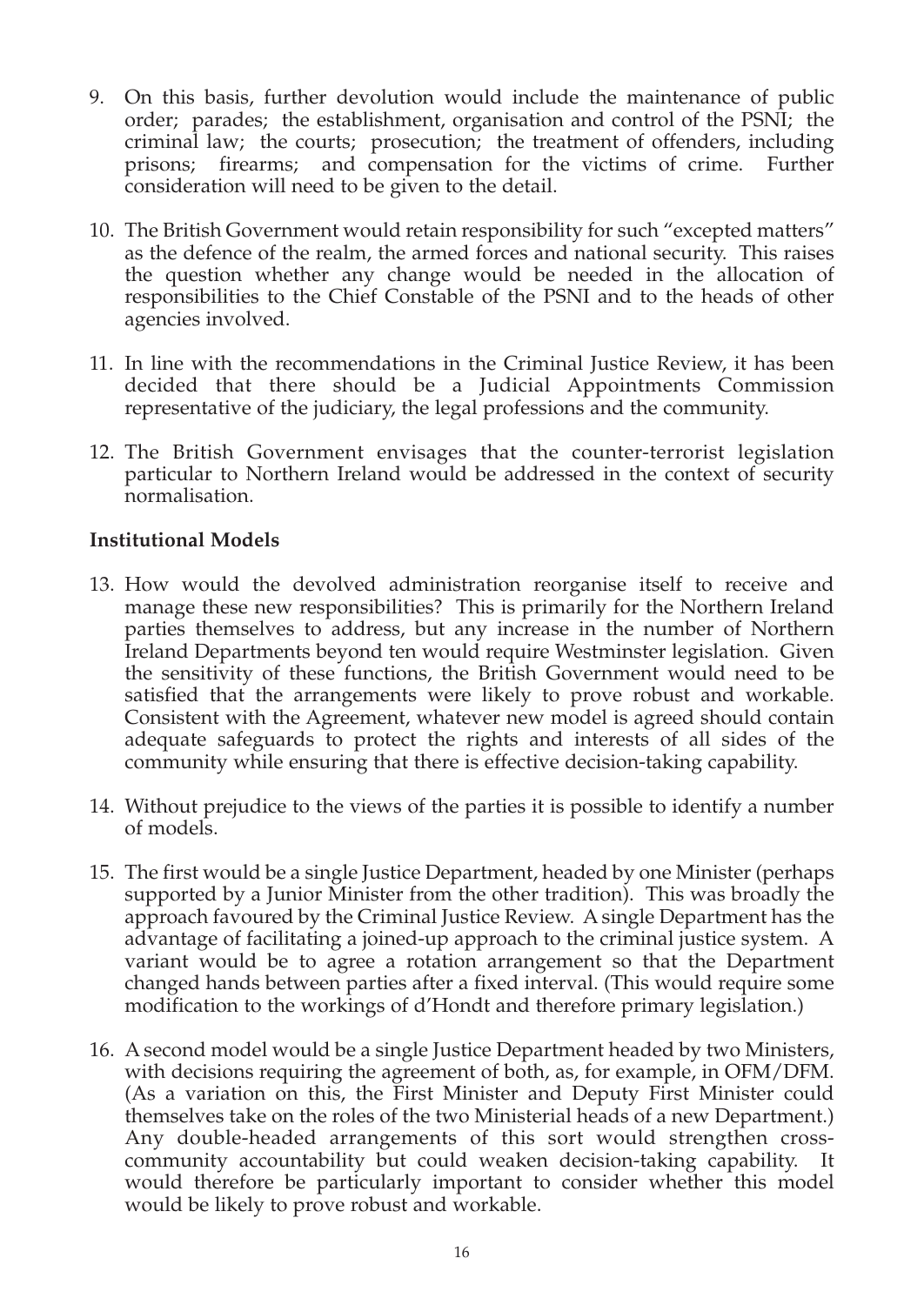- 17. Under a third model, there would be no new Department. Instead, the responsibilities would be added to those of the First and Deputy First Ministers, perhaps supported by additional Junior Ministers. Two key issues here are whether it would be workable for the First Minister and Deputy First Minister to provide Ministerial oversight in these key areas in addition to all their other responsibilities; and whether such an arrangement would fundamentally change the nature of the Office of the First Minister and Deputy First Minister, and the relationship between that Office and the Northern Ireland Departments.
- 18. A fourth model would be to create two Departments (say Policing and Justice), with the two Ministers each coming from a different tradition from the other. Splitting the portfolios could reduce risks of deadlock but weaken efforts to integrate the system more effectively.
- 19. A further possibility would be to revisit the functions of the existing ten Departments in order to free up one or two Departments which would then receive the policing and justice functions.
- 20. In settling this issue, account will need to be taken of both political balance and effective governance.
- 21. Some further issues relevant to the choice of model should be noted:
	- in order to promote joined-up working across policing and justice, a number of jurisdictions have established cross-cutting groups of Ministers and/or officials. Arrangements of this sort are currently in place for Northern Ireland. It will be necessary to address whether such structures would be desirable after devolution of policing and justice.
	- the question of the relationship between the Department or Departments with responsibility for policing and justice and the Executive as a whole will need to be addressed.
	- the relationship of the new arrangements to the Assembly will need to be considered, including the implications for the structure of Assembly Committees.
	- the parties will wish to consider whether establishing new arrangements for the devolution of policing and justice has any implications for the allocation of functions and responsibilities between existing Northern Ireland Departments.

#### **All-Ireland Dimension**

- 22. There is already close co-operation between the British and Irish Governments on policing and justice matters. This operates through a number of different institutional arrangements.
- 23. Once policing and justice are devolved, it will be possible for them to be brought within the scope of the North/South Ministerial Council, in accordance with Strand Two of the Agreement.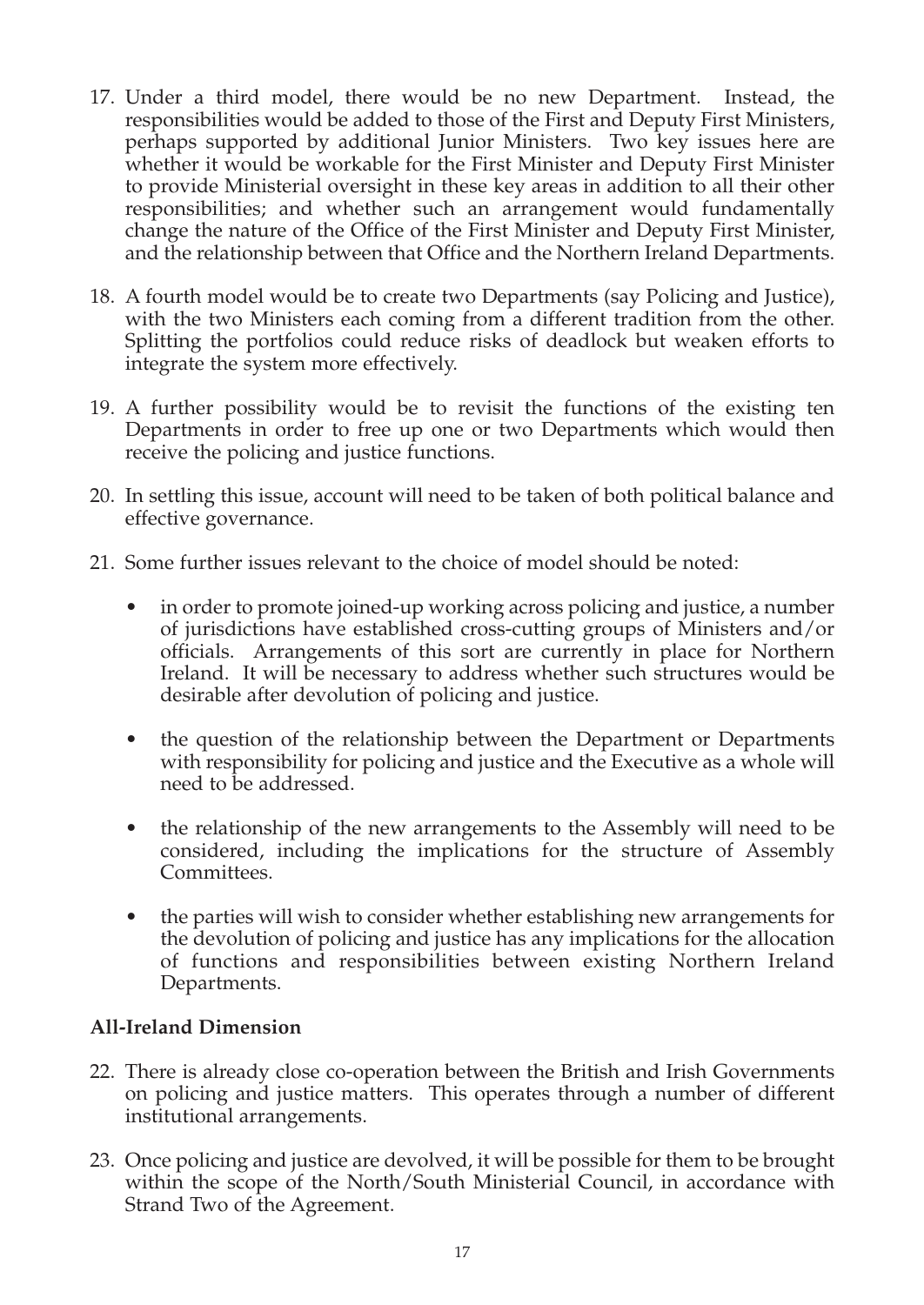- 24. The questions which then arise are:
	- what aspects of justice and policing should be added to the list of topics identified for North-South co-operation?
	- should an all-Ireland implementation body be established?
- 25. A key issue will be what the parties themselves can agree, and what they can agree with the Irish Government.
- 26. This paper does not consider further any issues relating to the operation of the North/South arrangements as a whole which are not specific to the issue of policing and justice.

#### **Safeguards**

- 27. Strand One of the Agreement sets out safeguards to ensure that all sections of the community can participate and work together successfully in the operation of devolved democratic institutions in Northern Ireland, and that all sections of the community are protected.
- 28. A key question here is how these safeguards should apply to the policing and justice functions once devolved, given their different nature.
- 29. The Agreement has also provided extensively for rights, safeguards and equality of opportunity. This provides an essential context within which devolution of policing and justice would operate.

#### **Legislative and procedural matters**

- 30. A number of mechanisms under the 1998 Act would need to be brought into play to bring about a transfer of responsibilities to the devolved administration.
	- a. The 1998 Act provides for reserved matters to become transferred (section 4). The procedure involves, first, a resolution passed by the Assembly with cross-community support; then an Order in Council approved in draft by each House of Parliament.
	- b. An Order in Council under section 86, again subject to affirmative resolution, would be required to provide for associated transfers of functions from UK authorities (generally the Secretary of State) to Northern Ireland authorities - essentially Departments (subsection 3). It could also (subsection 4) provide for transfers of property etc.
	- c. Action by the devolved institutions would also be required. They would, quite possibly, need to set up one or more new Departments to take over the new functions (see below); as can be done by Act of the Assembly under section 21(2) of the 1998 Act. Since, at the time of passage, such an Assembly Bill would presumably be dealing with a reserved matter, it would also be subject to the Secretary of State's and Parliamentary consent.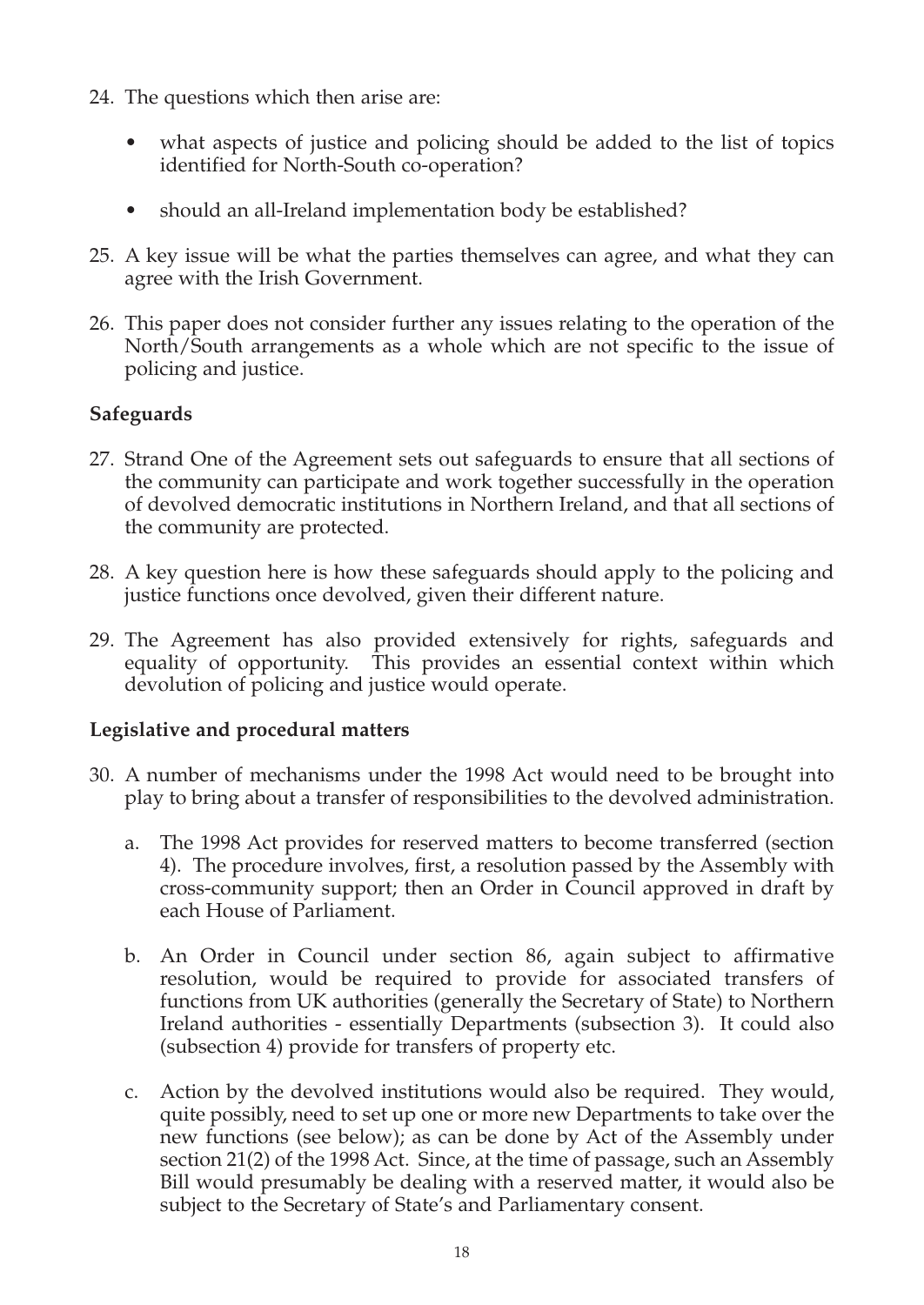- d. the First Minister and Deputy First Minister would also need to make a new determination under section 17 of the Act, setting out the functions if the Ministerial offices were to deal with law and order issues under section 17(1). Unless this were to be achieved within the present total of Ministers (ten) by restructuring of existing portfolios, the Secretary of State would need to make an order under section 17(4) to increase the number of Ministerial offices.
- e. The determination would be subject to cross-community support in the Assembly, and would trigger a fresh run of the d'Hondt procedure for the selection of Ministers.
- f. A non-statutory concordat between HMG and the devolved administration covering such matters as the principles of judicial and prosecutorial independence would need to be formally endorsed by the Executive.
- 31. The question here is whether paragraph 30 above covers the key issues.
- 32. The parties may wish to consider what arrangements are needed to ensure that devolution of policing and justice is implemented in a way which gives due weight to the questions of accountability, risk management and value for money which would arise.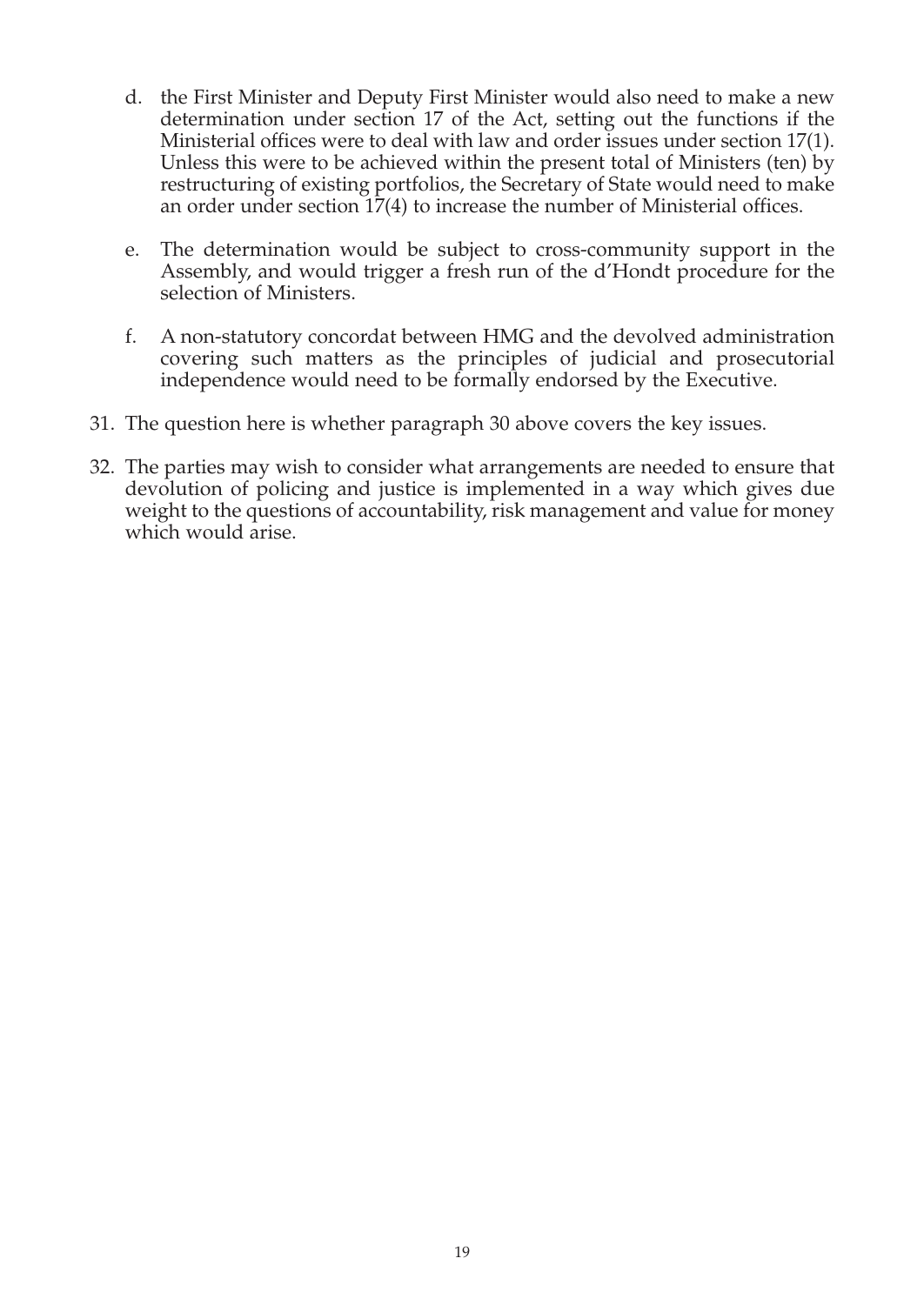# **ANNEX 3**

#### **RIGHTS, EQUALITY, IDENTITY AND COMMUNITY**

#### **Human Rights**

- 1. In the Agreement, the parties affirmed their commitment to the mutual respect, the civil rights and the religious liberties of everyone in the community, and affirmed in particular:
	- the right of free political thought;
	- the right to freedom and expression of religion;
	- the right to pursue democratically national and political aspirations;
	- the right to seek constitutional change by peaceful and legitimate means;
	- the right to freely choose one's place of residence;
	- the right to equal opportunity in all social and economic activity, regardless of class, creed, disability, gender or ethnicity;
	- the right to freedom from sectarian harassment; and
	- the right of women to full and equal political participation.
- 2. There has been substantial progress in implementing the rights elements of the Agreement. The British Government has enacted the Human Rights Act. A Northern Ireland Human Rights Commission has been established and has, among other tasks, undertaken significant work towards a Bill of Rights for Northern Ireland. At the conclusion of that process, and after consultation with the parties, the British Government is committed to bringing forward legislation at Westminster where required to give effect to rights supplementary to the ECHR to reflect the particular circumstances of Northern Ireland. Without preempting the processes under way, including in relation to the Bill of Rights and the Single Equality Bill, it is envisaged that many of the above rights will be given legislative effect through these mechanisms, and through legislation to tackle racism and sectarianism. In Ireland, a Human Rights Commission has also been established. An enhanced Employment Equality Act and Equal Status Act have been enacted and the Irish Government has also ratified the Council of Europe Framework Convention on National Minorities.
- 3. The British Government will work with the parties to facilitate the response to the Northern Ireland Human Rights Commission's proposal for a round table forum on the Bill of Rights, involving the parties and civic society. Subject to the agreement arrived at in the Implementation Group, it is envisaged that the round table forum will have an independent chair and its own secretariat, will be as inclusive as possible of Assembly parties and civic society, will appropriately involve the Human Rights Commission, mindful of its statutory role, and will be adequately supported and resourced. It is envisaged that the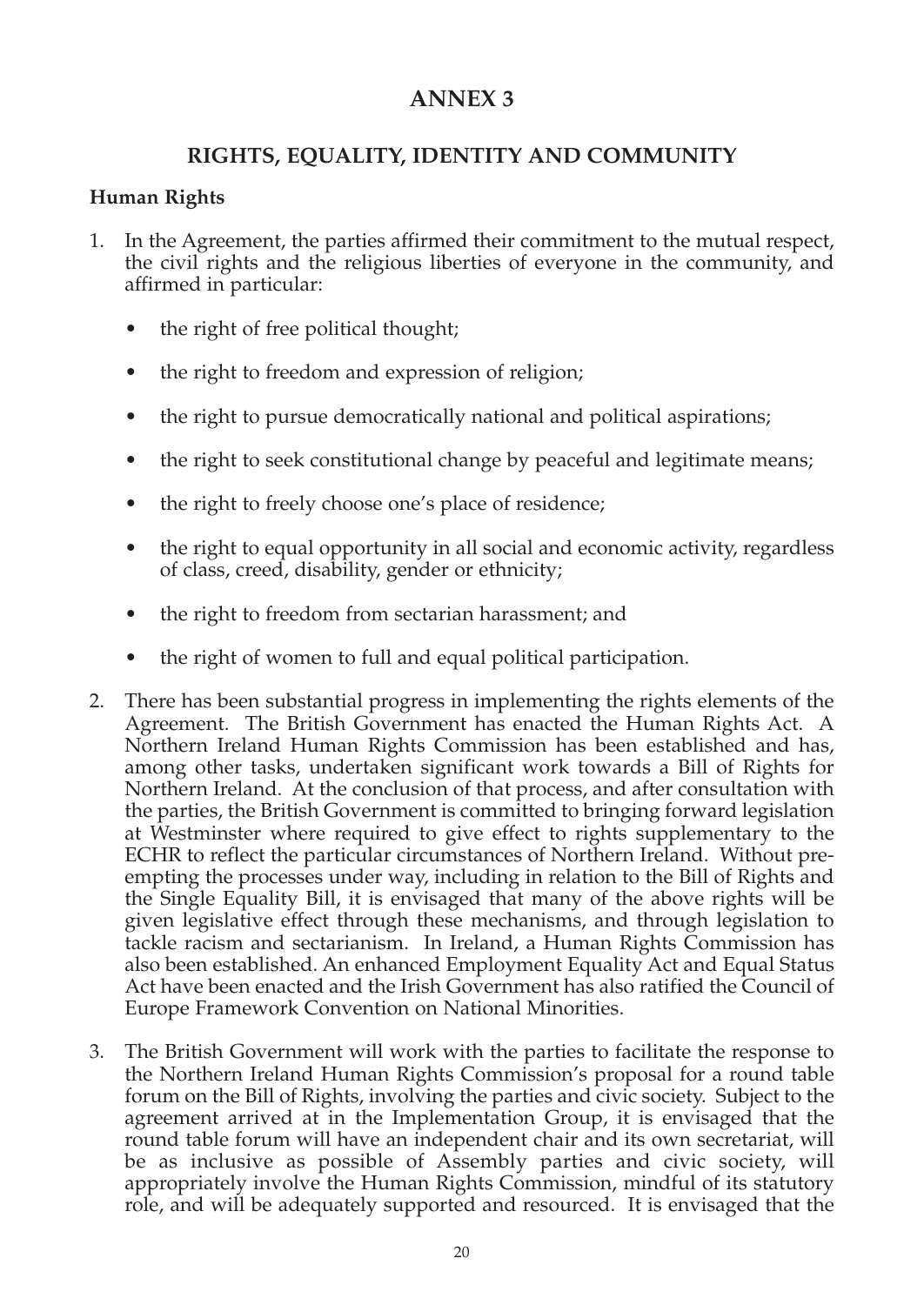work of the round table forum will be forwarded to the Human Rights Commission before it gives its advice to the Secretary of State.

- 4. The British Government will take full account of the parties' views, and those of the Northern Ireland Human Rights Commission, on the powers, resources and effectiveness of the Commission and, consistent with the Agreement and with the UN principles relating to national institutions for human rights (Paris Principles), take the necessary steps to ensure that the Commission can fulfil its mandate. The British Government recently announced increased funding for the Commission over the next three years. It will continue to ensure that the Commission has the flexibility and resources it needs to carry out its functions. Following the restoration of the devolved administration, the British Government will bring the current consultation to a close and within a short period thereafter will bring forward its final response to the review of the Commission's powers. The British Government will also continue to ensure that appointments to the Commission are made in line with the Paris Principles.
- 5. The two Governments welcome the Joint Committee of representatives of the two Human Rights Commissions and its consideration, among other matters, of a Charter reflecting and endorsing agreed measures for the protection of the fundamental rights of everyone living in the island of Ireland.
- 6. The legislation providing for the incorporation of the ECHR into Irish law is currently before the Oireachtas. The Irish Government will encourage the Oireachtas to pass this legislation by the summer recess.

#### **Equality**

- 7. As provided in the Agreement, both the British Government and, prior to suspension last October, the devolved administration in Northern Ireland, have pursued broad policies for sustained economic growth and stability in Northern Ireland and for promoting social inclusion, including in particular community development and the advancement of women in public life.
- 8. In accordance with the Agreement, the Equality Commission has been set up; fair employment legislation has been updated; a review of procurement policy, including measures to promote the engagement of the long-term unemployed in the award of public contracts, has been completed; a new more focussed Targeting Social Need (TSN) initiative has been introduced; and the work begun by the devolved administration on combating unemployment, including the work of the Taskforce on Employability and Long-term Unemployment is continuing.
- 9. The British Government reaffirms the commitment in the Agreement to a range of measures aimed at combating unemployment and progressively eliminating the differential in unemployment rates between the two communities by targeting objective need. It will encourage funding to be made available for research for this purpose. It will also encourage the devolved administration to explore, including in the context of the evaluation of new TSN which is currently under way, how best work on this issue can be accelerated and what further measurement techniques including indicators and targets may be used in order to assess progress.